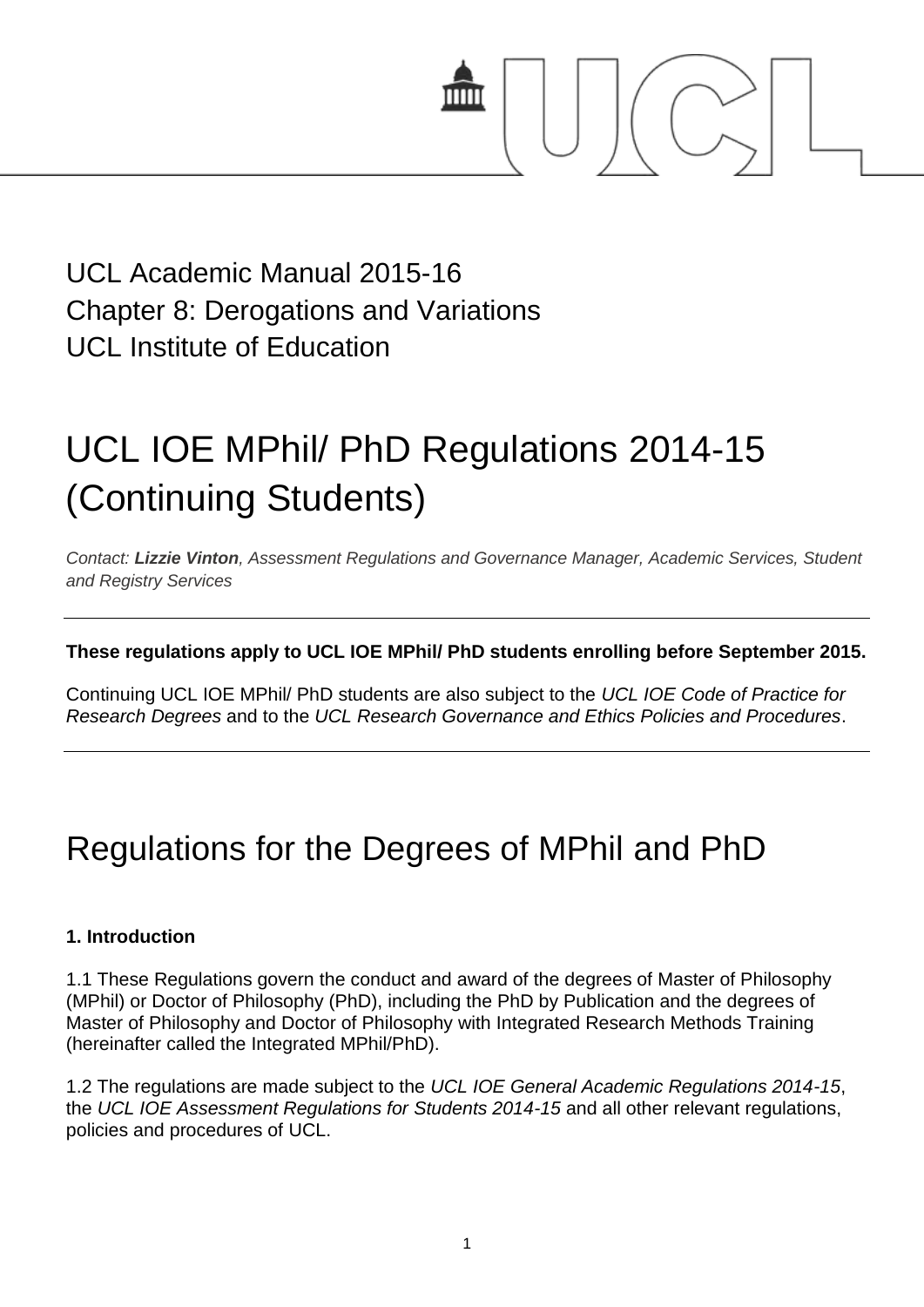#### **2. Definitions**

2.1 In these regulations, terms have the meanings assigned to them in the *UCL IOE General Academic Regulations 2014-15* unless otherwise stated in the text.

2.2 Any reference in these regulations to any named officer of UCL shall be deemed to include a reference to any person designated by that officer for the purpose.

#### **3. Admission**

3.1 Candidates for admission must satisfy the requirements laid down in the *UCL IOE General Academic Regulations 2014-15*.

3.2 The normal minimum entrance requirements for admission to an MPhil or PhD is either:

3.2.1 a first or upper second class honours degree obtained after a course of study extending over not less than three years in a university (or educational institution of university rank); or

3.2.2 a postgraduate taught degree of a UK university or an overseas qualification judged to be of an equivalent standard by the Institute in an area of specialism appropriate to the research to be undertaken.

3.3 A candidate not satisfying these requirements may be considered for admission if UCL is satisfied that his or her general education, scholarship, training and experience are suitable for the programme. In such cases, UCL will prescribe qualifying work that must be completed to the satisfaction of the Programme Leader before registration.

3.4 Candidates for admission may in addition be required to pass an approved English language test at a specified level. The normal level of pass required in the International English Language Testing System (IELTS) will be 7.0 overall, with individual scores for writing and for reading no lower than 7.0. The normal level of pass required in Test of English as a Foreign Language (TOEFL) will be 650 in the paper-based test or 280 in the computerised test or 114-115 in the internet-based test.

3.5 Candidates for registration may be required to pass a qualifying examination and/or may be required to obtain additional qualifications for admission.

3.6 At the discretion of the Programme Leader, a candidate who fails to pass a qualifying examination prescribed for him/her may be permitted to re-enter for the qualifying examination; if re-entry to the qualifying examination is permitted, a candidate will be limited to one re-entry.

3.7 A qualifying examination may not serve in lieu of a satisfactory result in an approved English language test in cases where specified evidence of English language proficiency at a level deemed appropriate by UCL IOE is required.

3.8 Every candidate must make an application to UCL IOE in accordance with the *UCL IOE General Academic Regulations 2014-15* and any other procedures prescribed by UCL.

3.9. Satisfaction of the criteria referred to at Regulations 3.1 to 3.7 does not guarantee admission.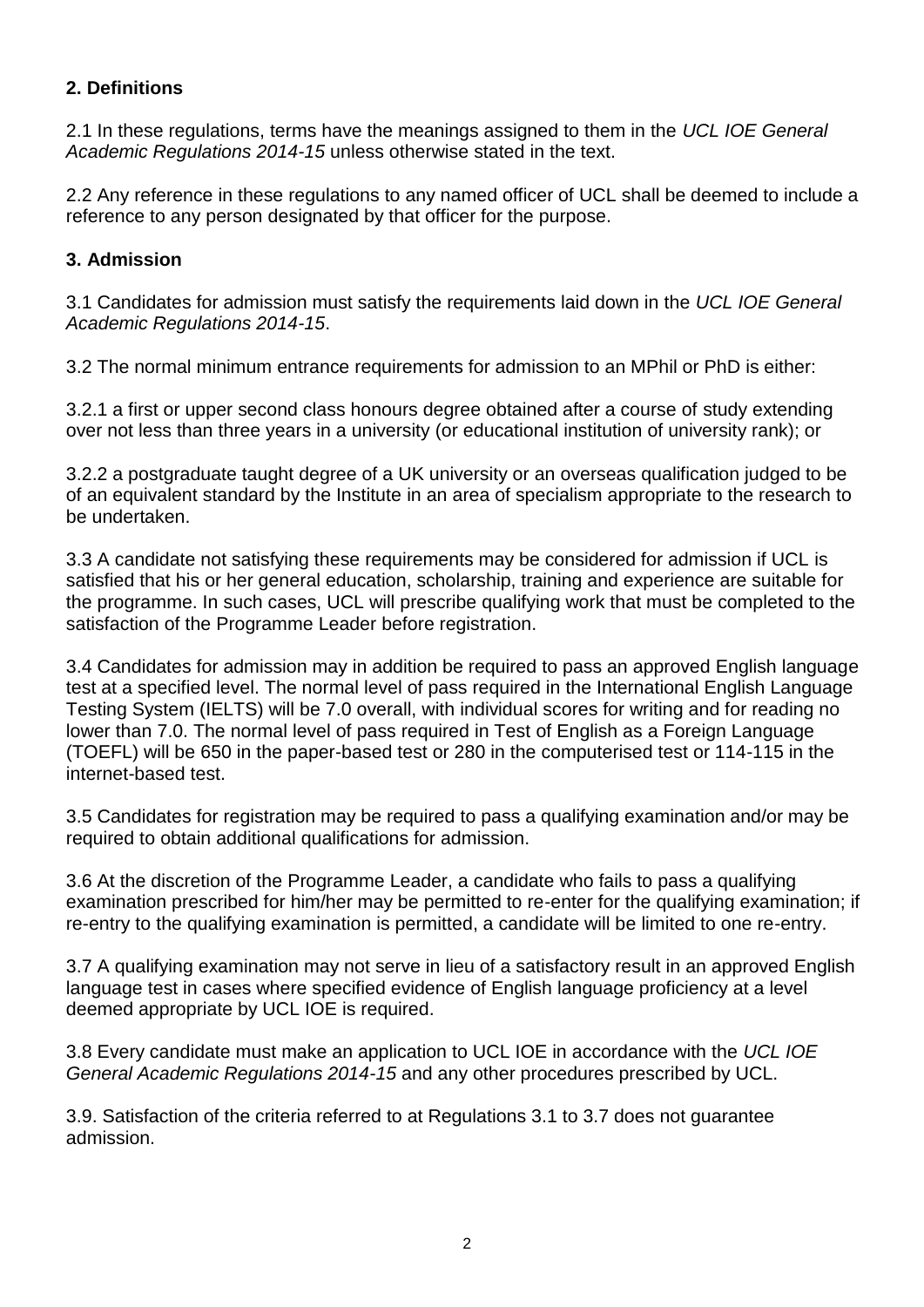#### **4. Registration**

4.1 A candidate for a research degree will be registered initially for the MPhil degree except where the Programme Leader has given permission for initial registration for the PhD degree or where a member of staff is permitted to register for a PhD by publication under 4.2 below.

4.2 A member of UCL IOE staff permitted to register for a PhD by publication shall be expected to meet the conditions laid down in Annex A to these regulations.

4.3 Students registered for the MPhil or PhD degree may be exempted from part of the course of study if they have commenced a course of study for the MPhil or PhD degree (or equivalent degree) of another university, provided there is no change in their topic of research and provided they meet the conditions (*See also regulation*s 5.4 and 6.4, as well as B8 for students registered for the Integrated MPhil/PhD).

4.4 UCL IOE may permit a student to transfer registration from the MPhil degree to PhD and from the PhD degree to MPhil in accordance with the procedures determined by UCL IOE from time to time, and published in the relevant student handbooks issued by UCL IOE, provided that no transfer of registration is permitted after entry to the examination for the degree from which the student is transferring. Registration for the degree to which transfer has been made may date from initial registration for the degree from which transfer has been made.

4.5 On transfer of registration, the registration for the original degree will be terminated.

4.6 Students registered for the MPhil or PhD degree at UCL shall not be permitted to register concurrently for another course at UCL or at any other higher education institution, except for those courses specified from time to time by the Programme Leader.

4.7 A student who withdraws before completing the programme of study may be required to restart the whole programme should the student subsequently be permitted by UCL to re-register for it.

#### **5. Attendance and Course of Study**

5.1 In keeping with the *UCL IOE Code of Practice for Research Degrees,* UCL IOE shall appoint a supervisor and an advisory panel for each student registered for the MPhil or PhD degree.

5.2 Every student shall be required to pursue a course of study under the direction of their supervisor and in so doing to undertake their studies at such time(s) as UCL IOE and their supervisor may require, and to complete an agreed research training programme and any coursework as prescribed by UCL IOE.

5.3 For a full-time student, the minimum period of registration for an MPhil or PhD degree shall be two calendar years, save as prescribed in 5.4 below. For part-time students the minimum period of study shall be three years for an MPhil or PhD, save as prescribed in 5.4 below. Where a student follows periods of both full- and part-time study the total length will be adjusted according to the length of registration spent in each mode. For staff registered for a PhD by publication the minimum period is as specified in Annexe A, regulation A6. For students registered for the Integrated MPhil/PhD, the minimum period is as specified in Annexe B, regulation B6.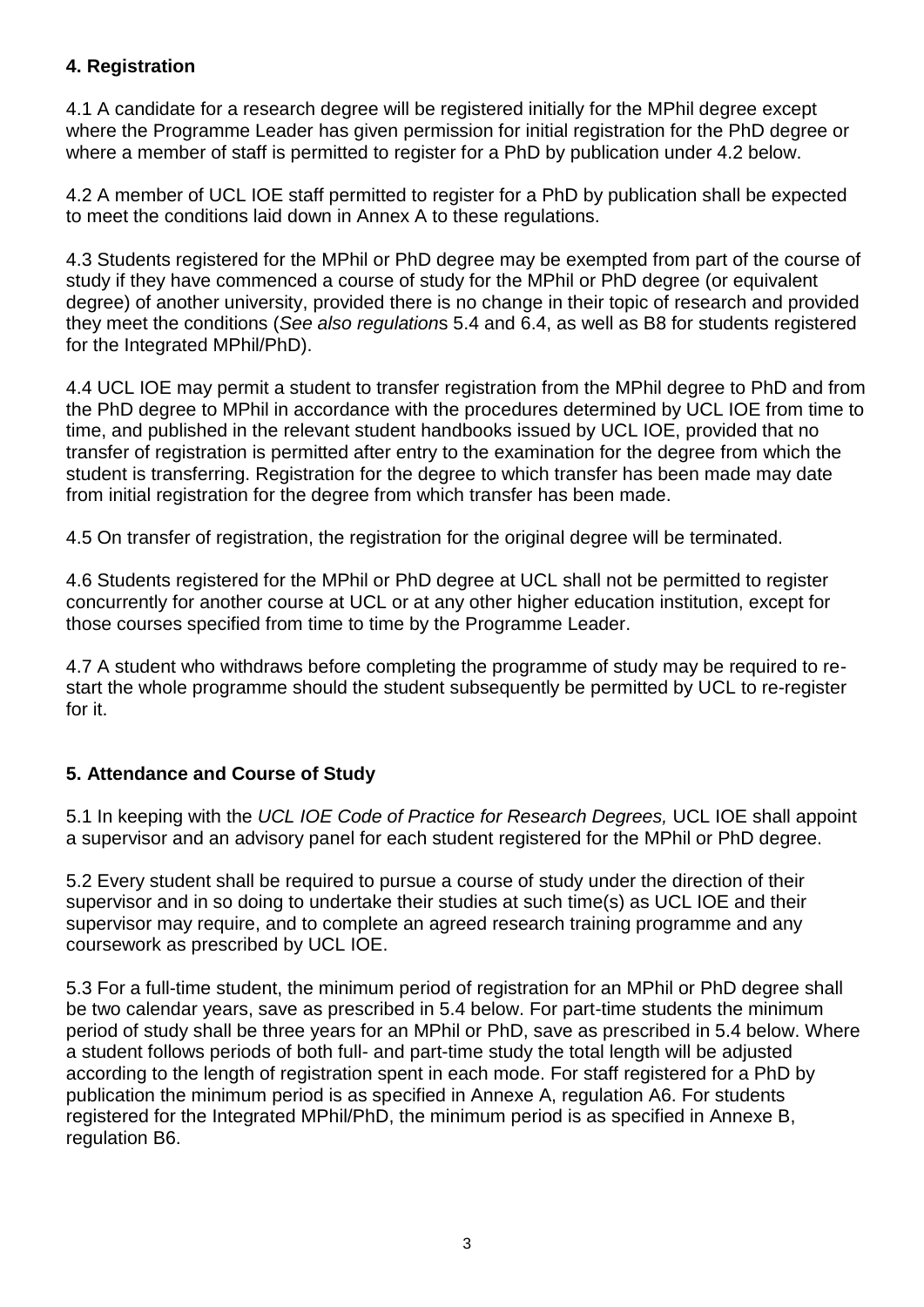5.4 A student accepted under regulation 4.3 may be exempted by UCL IOE from part of a course of study for the MPhil or PhD degree provided that the course of study followed at UCL IOE is not less than one calendar year of full-time registration or two calendar years of part-time registration.

5.5 A course must be pursued continuously except by special permission of the Faculty Tutor.

5.6 The progress of each student shall be formally reviewed on an annual basis in accordance with the *UCL IOE Code of Practice for Research Degrees*.

5.7 Full time MPhil or PhD students are expected to submit their thesis for examination within four calendar years of the date of the initial registration for the degree and part-time MPhil or PhD students are expected to submit their thesis for examination within seven calendar years of the initial degree registration. Exceptionally, the Faculty Tutor may grant permission for a longer period of study in accordance with agreed procedures as laid down in the *UCL IOE Code of Practice for Research Degrees*, except that this shall not exceed ten years from the initial date of registration. For a student accepted under regulation 4.3, the period of registration spent at the other institution shall be used to calculate the number of years undertaken by the student. For students registered for the PhD by Publication or the Integrated MPhil/PhD the period of registration shall be as prescribed in Annexe A and B respectively.

5.8 The Faculty Tutor may approve an application from a person proposing to work away from UCL IOE for a proportion of the prescribed period of registration, provided that:

5.8.1 the student agrees a pattern of study with his/her supervisor that enables him/her to meet the requirements of the MPhil/PhD programme (any departure from this pattern of study after acceptance of a place must be approved by the Faculty Tutor); **and** 

5.8.2 the student is able to provide satisfactory evidence as to the availability of appropriate facilities for the research at the student's location; **and** 

5.8.3 the arrangements proposed for supervision enable frequent and substantial contact between the student and the supervisor(s) in accordance with the *UCL IOE Code of Practice for Research Degrees*.

5.9 All research conducted must conform to the *UCL Research Governance and Ethics Policies and Procedures*.

5.10 All work submitted as part of the requirements for any examination of UCL must be expressed in the candidate's own words and incorporate his/her own ideas and judgments.

5.11 The *UCL Research Misconduct Regulations* (see *UCL Academic Manual, Chapter 5, Section 1.6*) will be used to deal with any allegation that any part of a thesis has been plagiarised or that there has been any infringement of the declaration in regulation 10.2 below.

5.12 A student who fails to undertake the prescribed course of study or coursework or to make satisfactory progress in regard to his or her research may be required to withdraw from the programme in accordance with the *UCL IOE General Academic Regulations 2014-15.*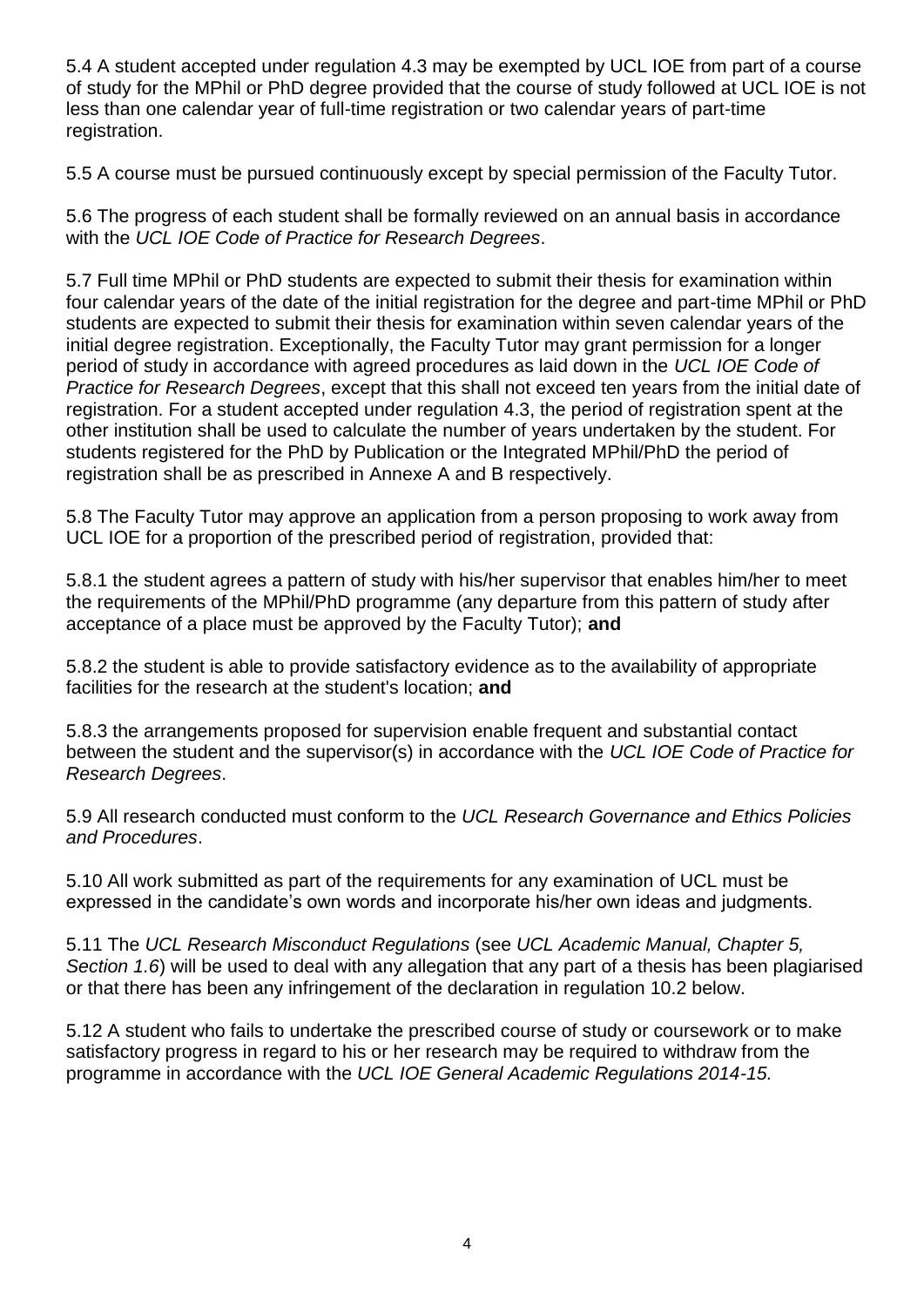#### **6. Requirements applicable to the MPhil or PhD**

6.1 Candidates registered under regulation 4.2 shall be required to satisfy the requirements for entry to the examination of the PhD by Publication specified in the Annexe and shall not be subject to regulations 6.3, 6.4, 6.7, 6.10 and 7.1.

6.2 Candidates for entry to the examination of the MPhil or PhD must satisfy the requirements applicable to theses for such degrees as laid down in the programme handbook.

6.3 The thesis must:

6.3.1 consist of the candidate's own account of his/her investigations.

6.3.2 be an integrated whole and present a coherent argument;

6.3.3 include a full bibliography and references;

6.3.4 be written in English and of a satisfactory standard of literary presentation

6.4 The greater proportion of the work submitted in a thesis must have been done after the initial registration for a research degree at UCL, except that in the case of a student accepted under regulation 4.3 there shall be allowance for the fact that the student commenced his/her registration at another institution.

6.5 A candidate will not be permitted to submit as his/her thesis one which has been submitted for a degree or comparable award of this or any other university or institution, but a candidate shall not be precluded from incorporating in a thesis wider field work which he/she has already submitted for a degree or comparable award of this or any other university or institution provided that the candidate indicates on his/her entry form and in his/her thesis any work which has been so incorporated.

6.6 Except insofar as regulation 6.8 applies, the work in the thesis submitted by the candidate must be his/her own and submission of a thesis for examination for the MPhil or PhD degree will be regarded as a declaration of this fact.

6.7 Research work already published, or submitted for publication, at the time of submission of the thesis, either by the candidate alone or jointly with others, may be included in the thesis only if it forms an integral part of the thesis and so makes a relevant contribution to its main theme and is in the same format as the rest of the thesis. The published papers themselves may not be included in the body of the thesis, but may be adapted to form an integral part of the thesis. Publications derived from the work in the thesis may be bound as supplementary material at the back. A candidate must include in each copy of his/her thesis a signed declaration that the work presented in the thesis is his/her own (*see also regulation* 6.8) and that the thesis presented is the one upon which the candidate expects to be examined. The word count (see regulation 7.1.5 and 8.1.3) for the thesis must also be included in the thesis.

6.8 A candidate may submit the results of work done in conjunction with his/her supervisor and/or with fellow research workers provided that the candidate states clearly his/her own personal contributions to the investigation and that the statement is certified by the co-researcher(s) (*see also regulation* 6.6).

6.9 The title of the candidate's thesis must be approved by the candidate's supervisor.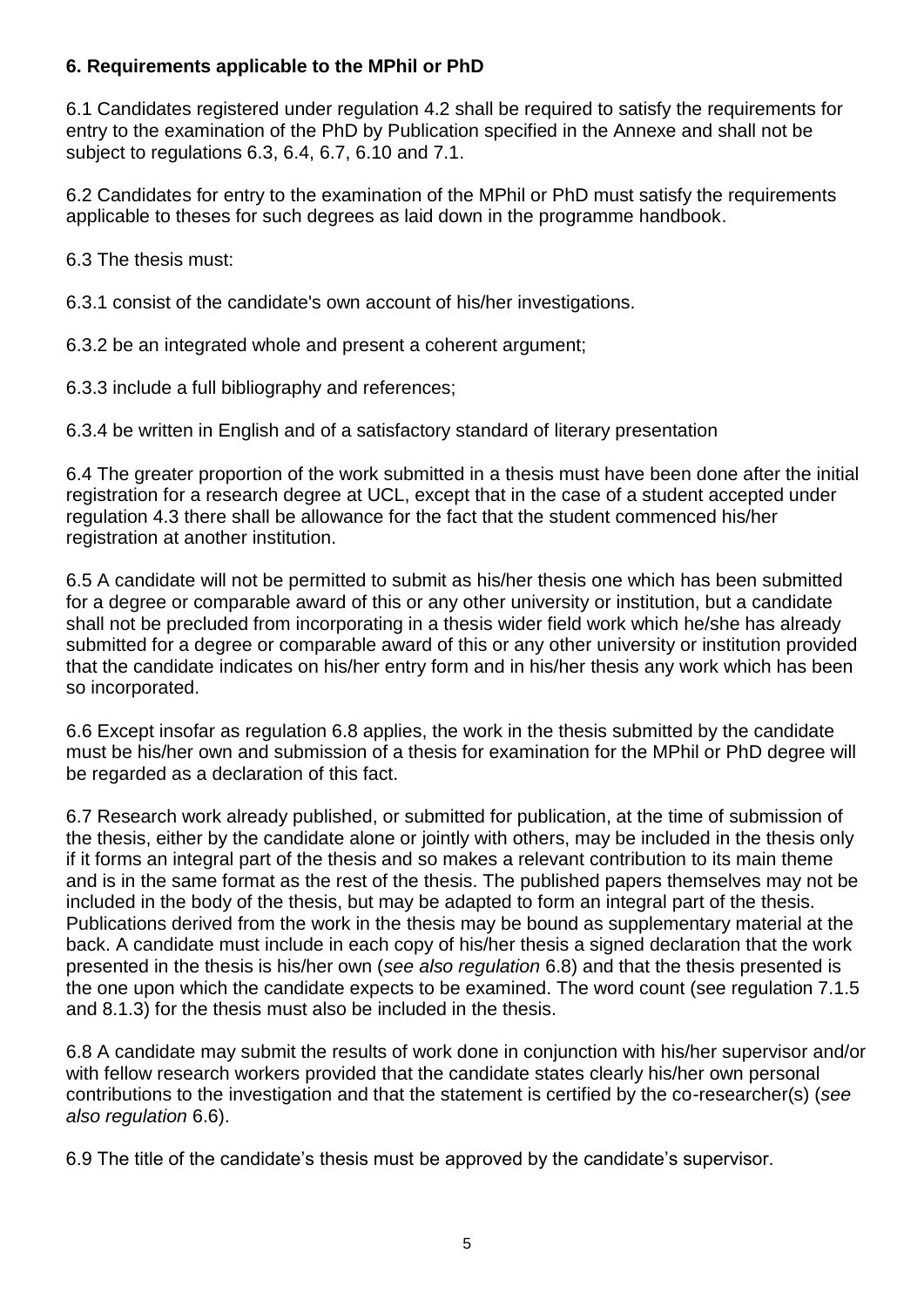6.10 If appropriate to the field of study, and subject to approval by the Faculty Tutor a candidate may undertake research leading to the submission of a portfolio of original artistic or technological work undertaken during his/her period of registration. The work may take the form of, for example, objects, images, films, performances, musical compositions, webpages or software, but must be documented or recorded in the portfolio by means appropriate for the purposes of examination and eventual deposit in the Institute library. The portfolio must include written commentary on each item of artistic or technological work and either an extended analysis of one item or a dissertation on a related theme. The written commentaries and extended analysis or dissertation must together be no more than 40,000 words.

6.11 A thesis must be presented for examination in a final form in accordance with the instructions issued by the programme handbook.

6.12 After the examination has been completed and before the degree is awarded, successful candidates are required to submit the required number of copies of the thesis in the format as specified in the instructions issued in the programme handbook if the copies of the thesis submitted for examination did not conform to this specification.

#### **7. Specific Requirements for PhD Thesis**

7.1 The scope of the thesis shall be what might reasonably be expected after three years of fulltime study (or four years full-time study in the case of the Integrated PhD thesis) or the part-time equivalent and, in addition to meeting the requirements given in 6.2 to 6.12, the thesis shall:

7.1.1 form a distinct contribution to the knowledge of the field of study and afford evidence of originality and a capacity for autonomous research;

7.1.2 give a critical assessment of the relevant literature, describe the method of research and its findings, include discussion on those findings and indicate in what respects they advance the study of the subject; and, in so doing, demonstrate a deep and synoptic understanding of the field of study;

7.1.3 demonstrate relevant research skills;

7.1.4 be of a standard to merit publication in whole or in part or in a revised form (for example, as a monograph or as a number of articles in learned journals); and

7.1.5 not normally exceed 80,000 words, excluding the bibliography and appendices and including footnotes, endnotes, glossary, maps, tables, diagrams and references. Appendices should only include material which examiners are not required to read in order to examine the thesis, but to which they may refer if they wish.

[Note: UCL IOE will consider applications for an extension of the word limit up a maximum of 100,000 words if supported by the student's supervisor.]

#### **8. Specific Requirements for MPhil Thesis**

8.1 The scope of the thesis shall be what might reasonably be expected after two years of fulltime study (or three years full-time study in the case of the Integrated PhD thesis) or the part-time equivalent and, in addition to meeting the requirements given in 6.2 to 6.12, shall: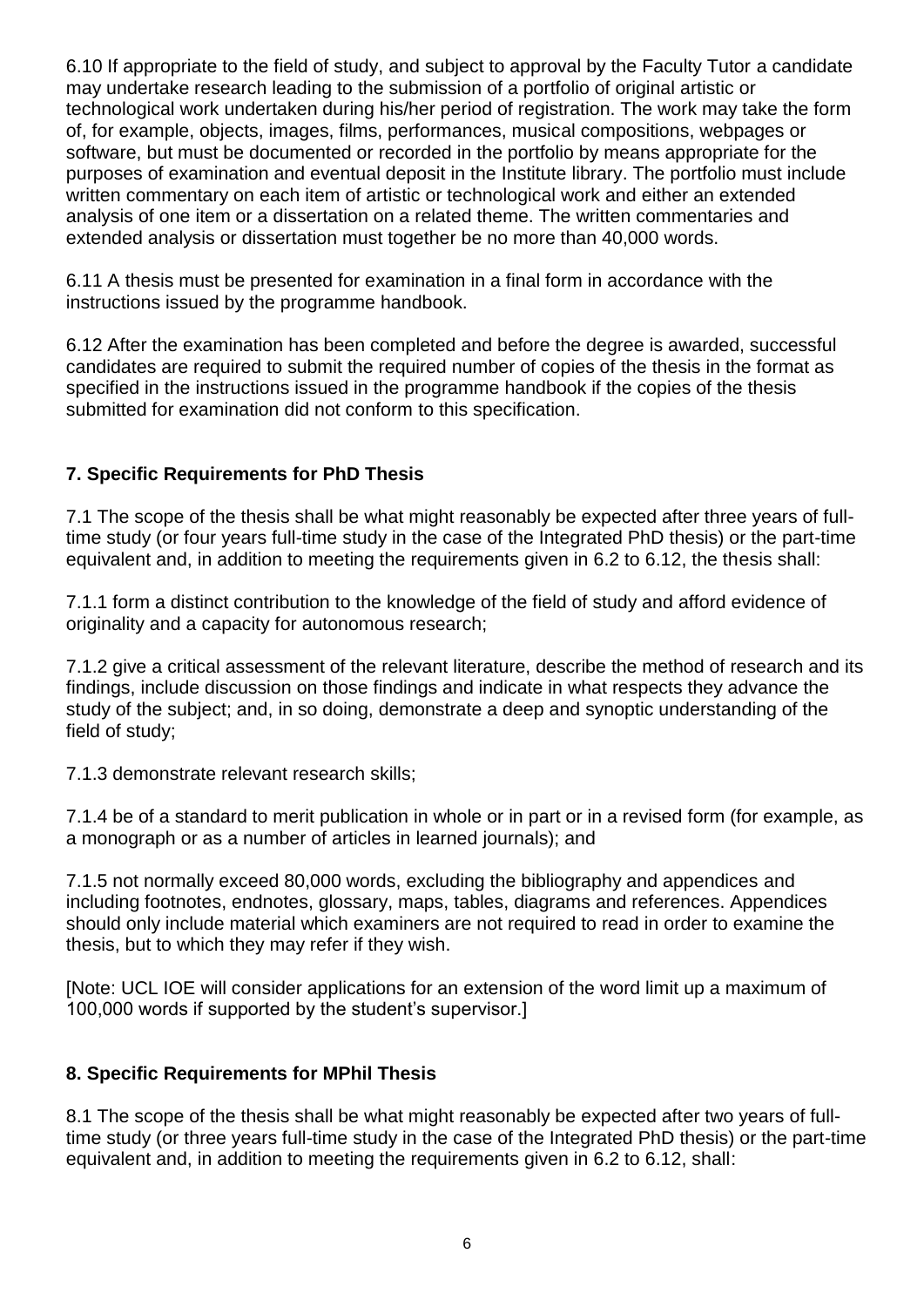8.1.1 be either a record of original work or of an ordered and critical exposition of existing knowledge and shall provide evidence that the field has been surveyed thoroughly;

8.1.2 give a critical assessment of the relevant literature, describe the method of research and its findings and include a discussion on those findings; and

8.1.3 not exceed 60,000 words, excluding the bibliography and appendices and including footnotes, endnotes, glossary, maps, tables, diagrams and references. Appendices should only include material which examiners are not required to read in order to examine the thesis, but to which they may refer if they wish.

#### **9. Entry to examination and submission of thesis for MPhil or PhD**

9.1 A candidate shall be examined in accordance with the regulations in force at the time of his/her entry or re-entry. Application must be made in the form prescribed in the *UCL IOE Guidelines for the Conduct of Oral Examinations*.

9.2 The decision to submit a thesis rests with the candidate alone.

9.3 A student may submit a thesis for examination only after the minimum registration period has passed.

9.4 The student's supervisor shall report that he/she has completed the programme of study in accordance with the regulations before a candidate is admitted to the examination for the degree.

9.5 The student must submit the entry form at least **four months** before the submission of the thesis, and this will initiate the procedure for the appointment of examiners.

9.6 To assist in the appointment of suitable examiners, the student is required to submit with his/her entry form a short description of the content of the thesis, in about 300 words.

9.7 If the candidate has not submitted his/her thesis for examination within 18 months from the submission of the entry form for the examination, the entry will be cancelled unless for special reasons the candidate's supervisor requests otherwise.

9.8 Prior to the oral examination, the candidate will be required to submit an electronic copy and two paper copies of his/her thesis printed and bound, in accordance with instructions obtainable from the Programme Leader. A candidate may be required to provide a third copy of his/her thesis if a third examiner is appointed at any stage in the examination process.

9.9 In addition, a candidate is required to bring to the oral examination a printed copy of his/her thesis paginated in the same way as the copies submitted to UCL.

9.10 A student must normally submit his or her thesis for examination within one year of completion of his or her course of study at UCL. In the case of a student registered for the PhD by Publication, submission must normally be within one calendar year of initial registration for the award. A student wishing to submit the thesis at a later date may do so only with the approval of the Faculty Tutor.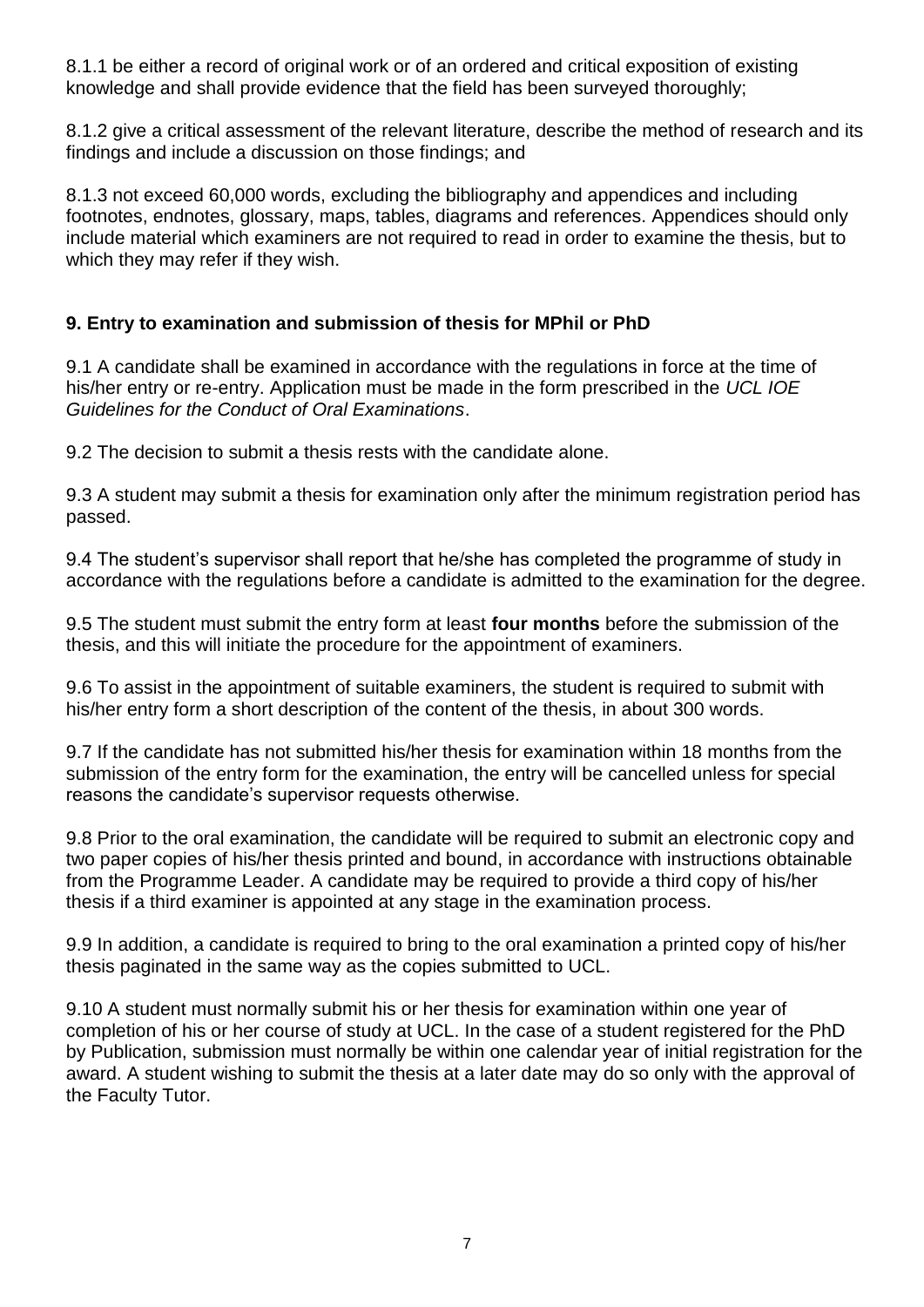#### **10. Declaration**

10.1. It is a requirement for the award of the MPhil or PhD degree that one hard bound copy of a successful thesis is placed in UCL IOE's library and one electronic copy to be made available for public reference.

10.2. At the time of entry to the examination candidates for the MPhil or PhD degrees will be required to sign a declaration confirming that the work presented is their own as specified in regulation 6.6 and 6.7, is fit for examination and that a copy may be made available for public reference.

10.3 A candidate may apply to the Research Degrees Examination Board for restriction of access to his or her thesis and/or the abstract for a period of up to two years on the grounds, for example, of commercial exploitation or in very exceptional circumstances. In all other circumstances, a thesis will be placed in the public domain following the award of the degree.

#### **11. Appointment of Examiners and Conduct of Examination**

11.1 All matters relating to the examination must be treated as confidential. Examiners are not permitted to divulge the content of previously unpublished material contained in a candidate's thesis until such time as any restrictions on access to the thesis, which have been granted by UCL, are removed.

11.2 The outcome of the examination is determined by two or more examiners acting jointly.

11.3 The Research Degrees Examination Board shall appoint the examiners, having paid particular attention to their independence, expertise and relevant experience. Two, or exceptionally three, examiners will be appointed for each candidate. The examiners are required to be expert in the field of the thesis and to be able to make an independent assessment of the student and the thesis. There shall be an internal examiner appointed from UCL IOE and an external examiner appointed from outside UCL IOE. With the permission of the Research Degrees Examination Board both examiners may be appointed from outside UCL IOE. Only one examiner may be appointed from within UCL IOE.

11.4 If the candidate is a member of staff at UCL IOE, both examiners shall be external to UCL IOE.

11.5 The candidate's supervisors or those involved in the supervision or development of the student's thesis may not act as examiners.

11.6 The Research Degrees Examination Board shall also appoint, at the request of the examiners, an additional examiner who is external to UCL IOE. The original examiners shall so request before they report formally that they are unable to reach agreement and may do so at any time, if they consider it desirable. Whenever possible the additional examiner shall be of professorial status and shall have considerable experience of examining for a doctoral degree.

11.7 The Research Degrees Examination Board shall appoint an examiner from overseas only in exceptional circumstances when it is considered that such an appointment is necessary. If an examiner from overseas is appointed, the Research Degrees Examination Board must be satisfied that the examiner appointed is familiar with the British higher education system.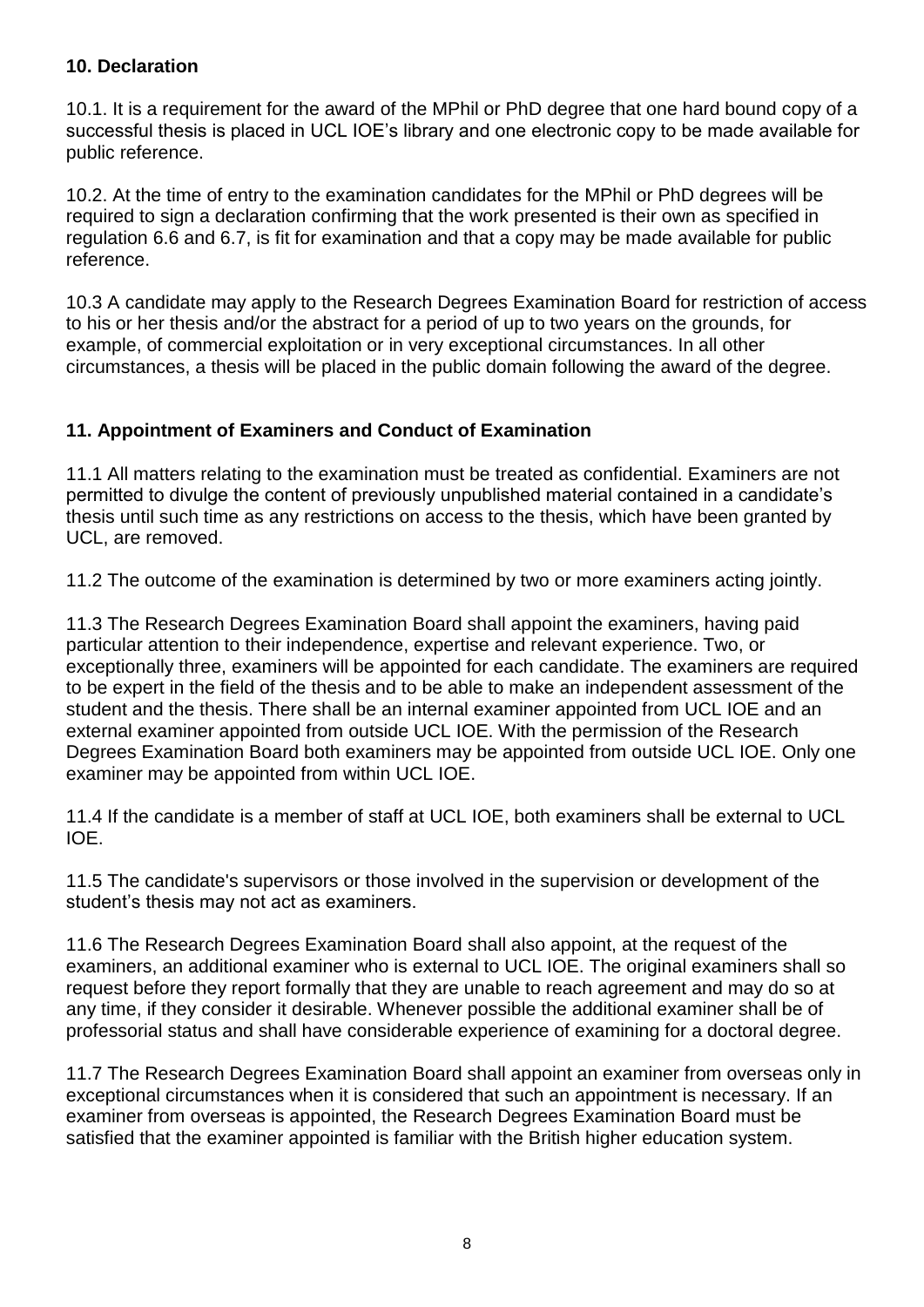11.8 Assessment shall be by submission of a thesis (as defined above) and an oral examination, which will be conducted in English.

11.9 Candidates must attend for examination at a place and time determined by UCL IOE (*see also regulation* 9.9).

11.10 The oral examination will be held in London. The Faculty Tutor may, however, agree to different arrangements if there are exceptional circumstances which make this expedient.

11.11 Unless the candidate indicates otherwise on the entry form, the supervisor (or where the candidate is jointly supervised, both supervisors) shall be invited to attend the oral examination as an observer. The supervisor does not have the right to take part in the examination but may contribute if invited to do so by the examiners with the agreement of the candidate. Otherwise the oral examination will be held in private.

11.12 An independent chair shall be appointed for all oral examinations. The chair shall play no role in the academic content of the examination of the thesis or the candidate. The role of the independent chair is to be present at the oral examination as a neutral observer and a guarantor of fair play, and generally to ensure that the examination is conducted appropriately. Where appropriate, the chair shall offer advice to the examiners on the regulations.

11.13 The chair shall be appointed in accordance with the *UCL IOE Guidelines for the Conduct of Oral Examinations*.

11.14 The examiners shall prepare independent preliminary written reports on the thesis to assist in conducting the oral examination (or the preparation of the joint report in those cases where no oral examination is held). These preliminary reports shall be submitted to the UCL IOE before the oral examination so that they may be distributed to the other examiner and to the independent chair before the oral examination.

11.15 The examiners have the right to reject a thesis which does not conform to the requirements for the submission of theses without conducting an examination. This does not preclude the candidate from submitting the thesis for examination again later.

11.16 After any oral examination, the examiners shall prepare a joint final report for submission to UCL IOE. The report shall indicate whether the thesis meets the requirements specified in these regulations and include a statement of the examiners' reasons for their judgment of the candidate's performance against the prescribed criteria.

11.17 The examiners may, at their discretion, consult the independent chair before completing their report.

11.18 Copies of the reports shall be sent to the Student and Registry Services who shall forward a copy of the final report to the candidate, together with the preliminary reports. All reports will be available to the members of an appeals committee in the case of an appeal against the result of the examination (see also 12.4 and 13.4).

#### **12. Outcome of PhD Examination**

12.1. Candidates for the PhD degree must submit a thesis and be examined orally, save as prescribed otherwise in 12.2 below. For candidates submitting a PhD by Publication, regulations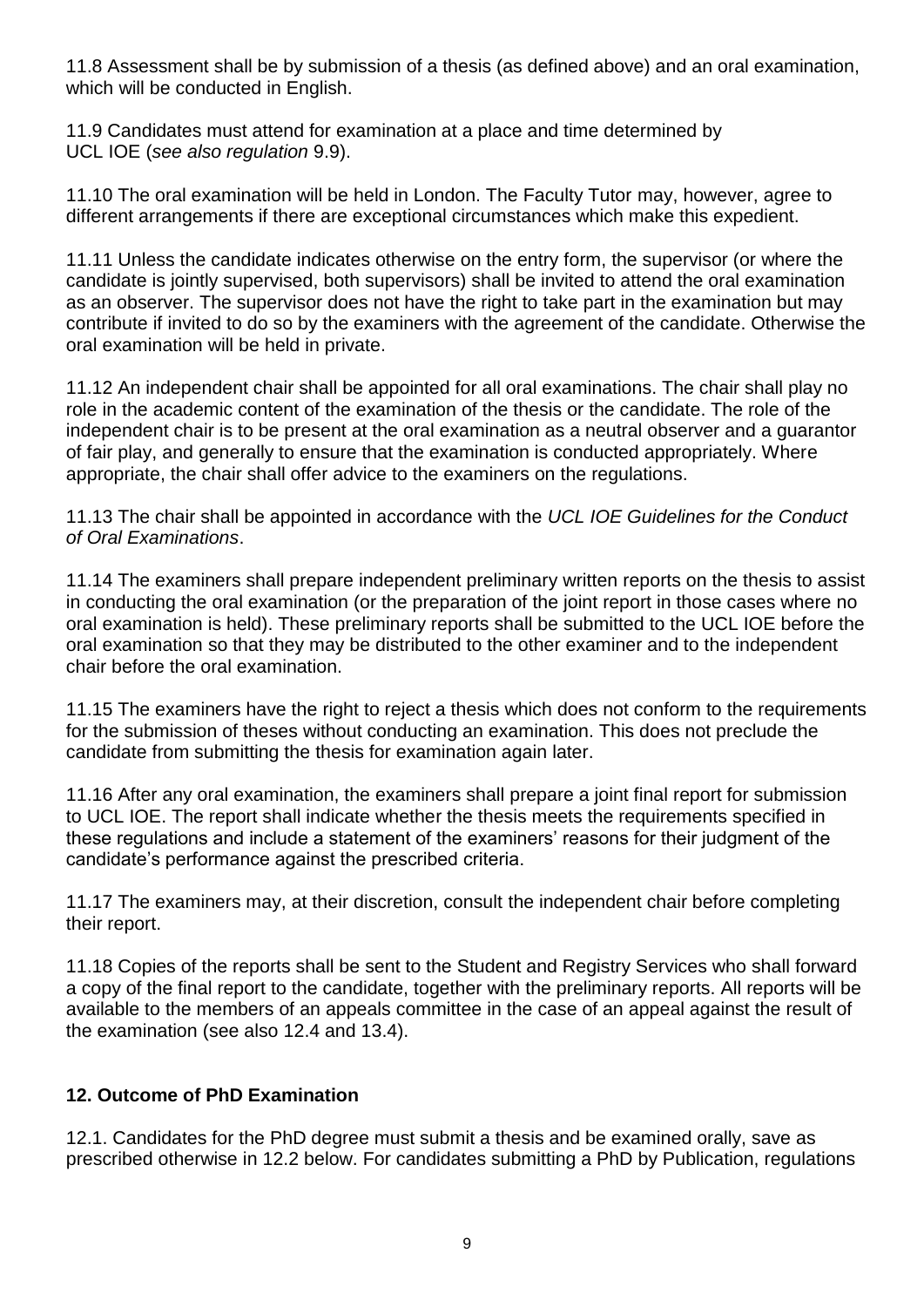12.2 to 12.5 do not apply; instead such candidates should refer to regulations A16 and A17 in the Annex.

12.2 The options open to examiners in determining the result of the examination are as set out below.

#### **Pass**

12.2.1 If the thesis fulfils the criteria (set out in these regulations) and the candidate satisfies the examiners in the oral examination, the examiners shall report to the Research Degrees Examination Board that the candidate has satisfied them in the examination for the PhD degree.

#### **Pass subject to corrections within one month**

12.2.2 If the thesis otherwise fulfils the criteria but requires corrections (i.e. typographical errors, occasional stylistic or grammatical flaws, corrections to references/bibliography etc), and if the candidate satisfies the examiners in the oral examination, the examiners may require the candidate to make such corrections within one month of having been notified of the required amendments. The examiners shall be required to advise the student of the corrections in writing following the oral examination. The corrected thesis shall be submitted to one of the examiners nominated by them, or, if they so decide, the supervisor, for confirmation that the corrections are satisfactory.

#### **Pass subject to minor amendments within six months**

12.2.3 If the thesis otherwise fulfils the criteria but requires amendments (i.e. stated minor deficiencies, requiring some textual revision) and if the candidate satisfies the examiners in the oral examination, the examiners may require the candidate to make such amendments specified by them within 6 months of having received them. The examiners shall be required to advise the student of the minor amendments in writing following the oral examination. The amended thesis shall be submitted to the examiners or one of their number nominated by them for confirmation that the amendments are satisfactory. If the candidate fails to make the amendments in the specified time- frame or the examiner is unable to confirm that the amendments are satisfactory, the procedure outlined in 12.2.4 should be followed.

#### **Referral – re-present within 18 months**

12.2.4 If the thesis, though judged not to meet the standard required, shall seem of sufficient merit to justify such action, the examiners may determine that the candidate be permitted to represent his/her thesis in a revised form within 18 months. Examiners shall not, however, make such a decision without submitting the candidate to an oral examination. Following the oral examination the examiners shall be required to advise the student in writing of the additional work required before the thesis is re-presented. The examiners may at their discretion exempt from a further oral examination, on re-presentation of his/her thesis, a candidate who under this regulation has been permitted to re-present it in a revised form.

12.2.5 If the thesis satisfies the criteria for the degree, but the candidate fails to satisfy the examiners at the oral examination, the examiners may determine that the candidate be permitted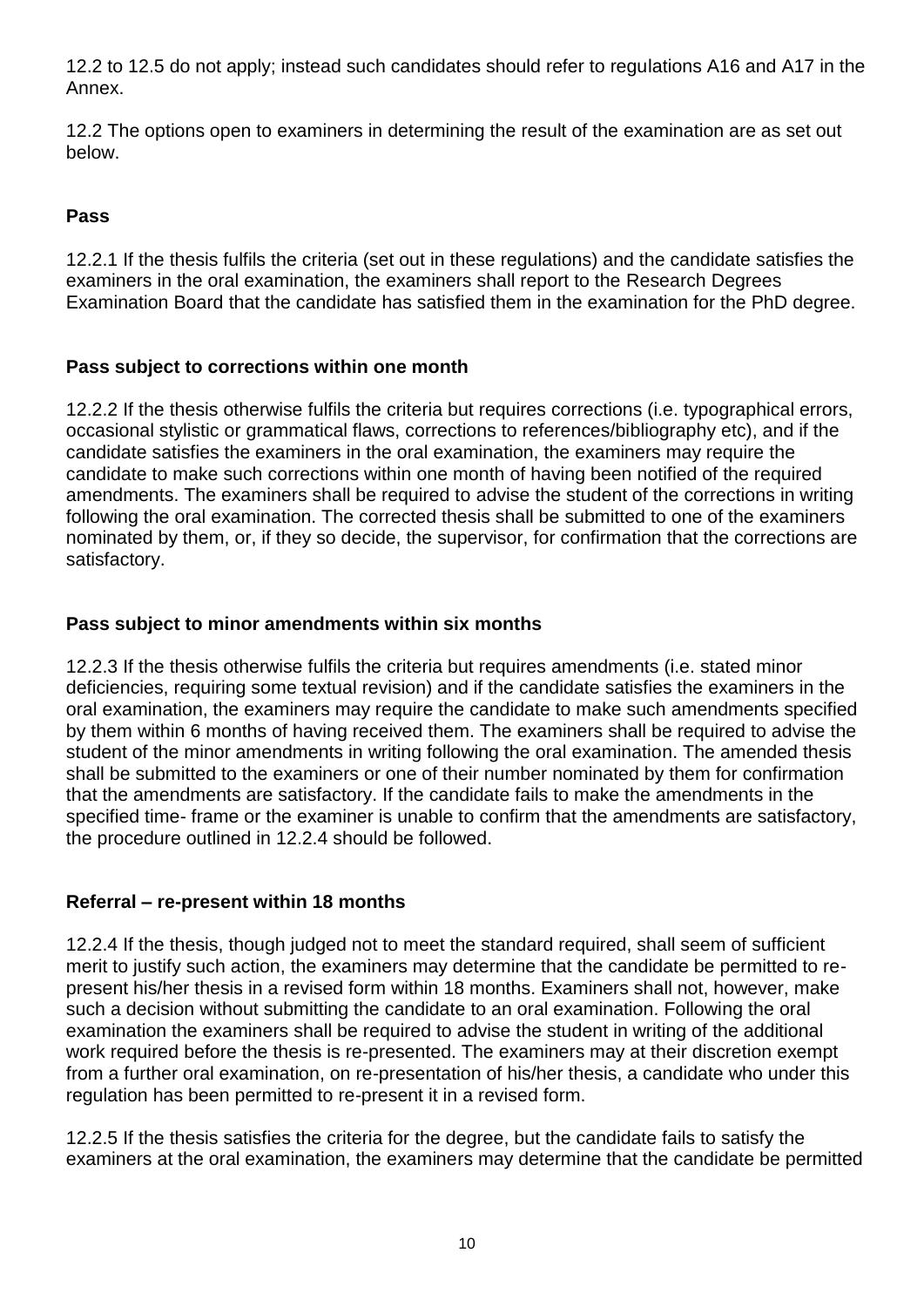to re-present the same thesis, and submit to a further oral examination within a period specified by them and not exceeding 18 months.

#### **Not awarded PhD but considered for award of MPhil**

12.2.6 If, after completion of the oral examination or re-examination for the PhD, the examiners decide that a candidate has not reached the standard required for the award of the degree nor for the re- presentation of the thesis in a revised form for that degree, they will consider whether the thesis does, or might be able to, satisfy the criteria for the award of the MPhil degree. If they so decide, they will submit a report that demonstrates either how the criteria for the MPhil degree are satisfied, or what action would need to be taken in order for these criteria to be satisfied. They will have regard to the different normal maximum lengths of the thesis for the PhD and MPhil degrees but will have discretion to waive the thesis length for the MPhil degree if appropriate.

Thereafter the following conditions and procedures will apply:

a) The candidate will be informed that he or she has been unsuccessful in the examination for the PhD degree, but has reached the standard required for the award of the MPhil, or with amendment to the thesis may be able to satisfy the criteria for the MPhil.

b) A candidate considered for the award of the MPhil degree under this regulation will not be required to submit the thesis, as required under the regulations for the MPhil degree, or to undergo a further oral examination, but will be required to fulfil the requirements for the MPhil in all other respects.

c) A candidate offered an MPhil degree under these regulations must make any minor amendments required by the examiners within a period they specify, but not exceeding twelve months. The candidate must submit the amended thesis to the examiners who will decide whether the amendments have been completed to their satisfaction

#### **Fail – may not re-present**

12.3 The examiners may determine that the candidate has not satisfied them in the examination. The examiners shall not, however, save in very exceptional circumstances, make such a decision without submitting the candidate to an oral examination.

12.4 If the examiners are unable to reach agreement, their reports shall be referred to the Research Degrees Examination Board which shall determine the actions to be taken.

12.5 A candidate who fails to satisfy the examiners will not be permitted to re-enter for the examination. However, exceptionally, a candidate may apply to UCL IOE to register for another course of study leading to the submission of a thesis on a different topic.

#### **13. Outcome of MPhil Examination**

13.1 Candidates for the MPhil degree must submit a thesis and be examined orally, save as prescribed otherwise in section 12.2.6.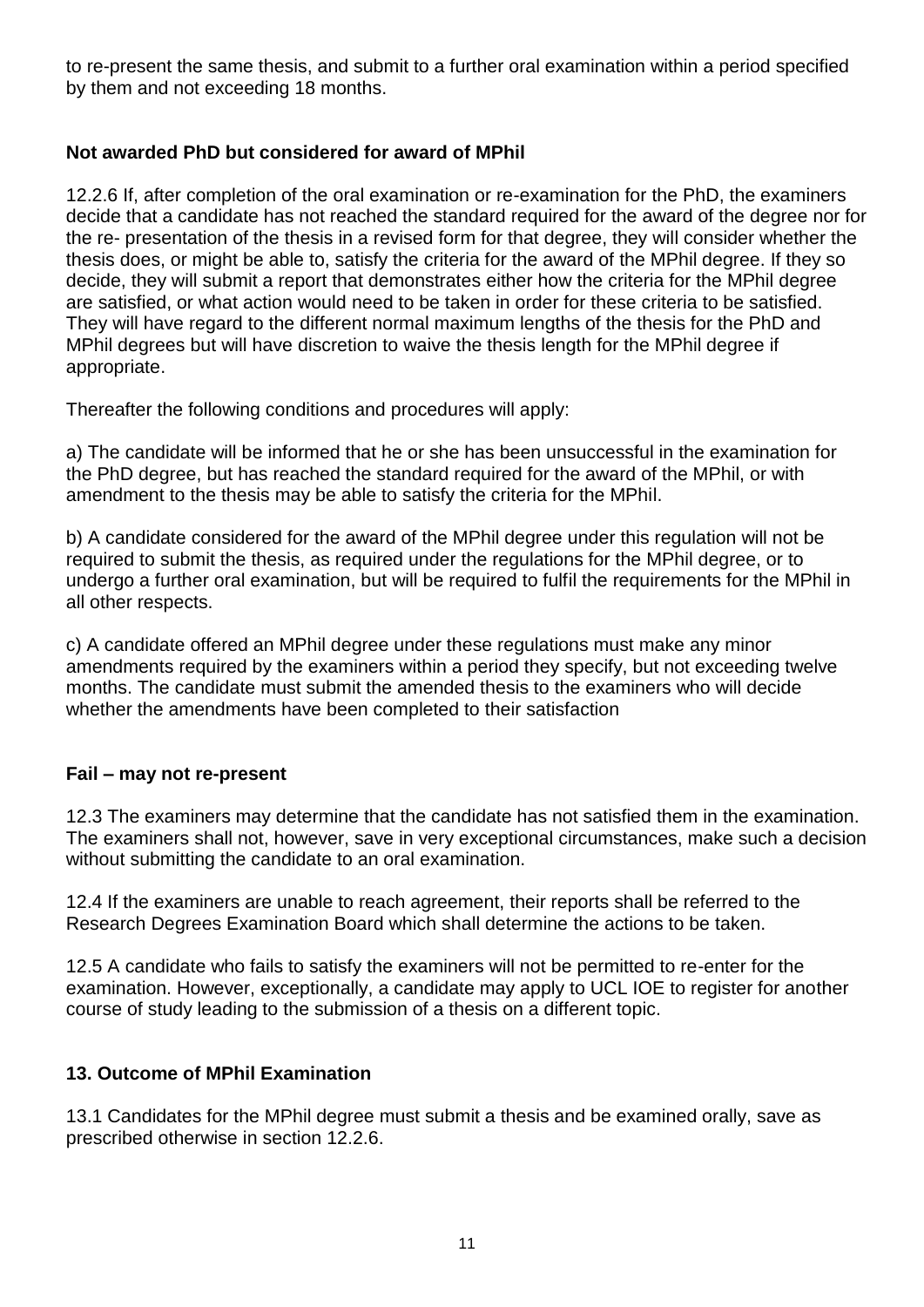13.2. The options open to examiners in determining the result of the examination are as set out below.

#### **Pass**

13.2.1 If the thesis fulfils the criteria (set out in these regulations) and the candidate satisfies the examiners in the oral examination, the examiners shall report to the Research Degrees Examination Board that the candidate has satisfied them in the examination for the degree of **MPhil** 

#### **Pass subject to corrections within one month**

13.2.2 If the thesis otherwise fulfils the criteria but requires corrections (i.e. typographical errors, occasional stylistic or grammatical flaws, corrections to references/bibliography etc.) and if the candidate satisfies the examiners in the oral examination, the examiners may require the candidate to make such corrections within one month of having received them. The examiners shall be required to advise the student of the corrections in writing following the oral examination. The corrected thesis shall be submitted to one of the examiners nominated by them, or, if they so decide, the supervisor, for confirmation that the corrections are satisfactory.

#### **Pass subject to minor amendments within six months**

13.2.3 If the thesis otherwise fulfils the criteria but requires minor amendments (i.e. stated minor deficiencies, requiring some textual revision) and if the candidate satisfies the examiners in the oral examination, the examiners may require the candidate to make such amendments specified by the examiners, normally within 6 months of having received them. The examiners shall be required to advise the student of the minor amendments in writing following the oral examination. The amended thesis shall be submitted to the examiners or one of their number nominated by them for confirmation that the amendments are satisfactory.

#### **Referral – represent within 12 months**

13.2.4 If the thesis fulfils the criteria but the candidate fails to satisfy the examiners at the oral examination, the examiners may determine that the candidate be permitted to re-present the same thesis, and submit to a further oral examination within a period specified by them and not exceeding 12 months. Following the oral examination the examiners shall be required to advise the student in writing of the additional work required before the thesis is re-presented. The examiners may at their discretion exempt from a further oral examination, on re- presentation of his/her thesis, a candidate who under this regulation has been permitted to re-present it in a revised form.

#### **Fail – may not re-present**

13.3 The examiners may determine that the candidate has not satisfied them in the examination. The examiners shall not, however, save in very exceptional circumstances, make such a decision without submitting the candidate to an oral examination.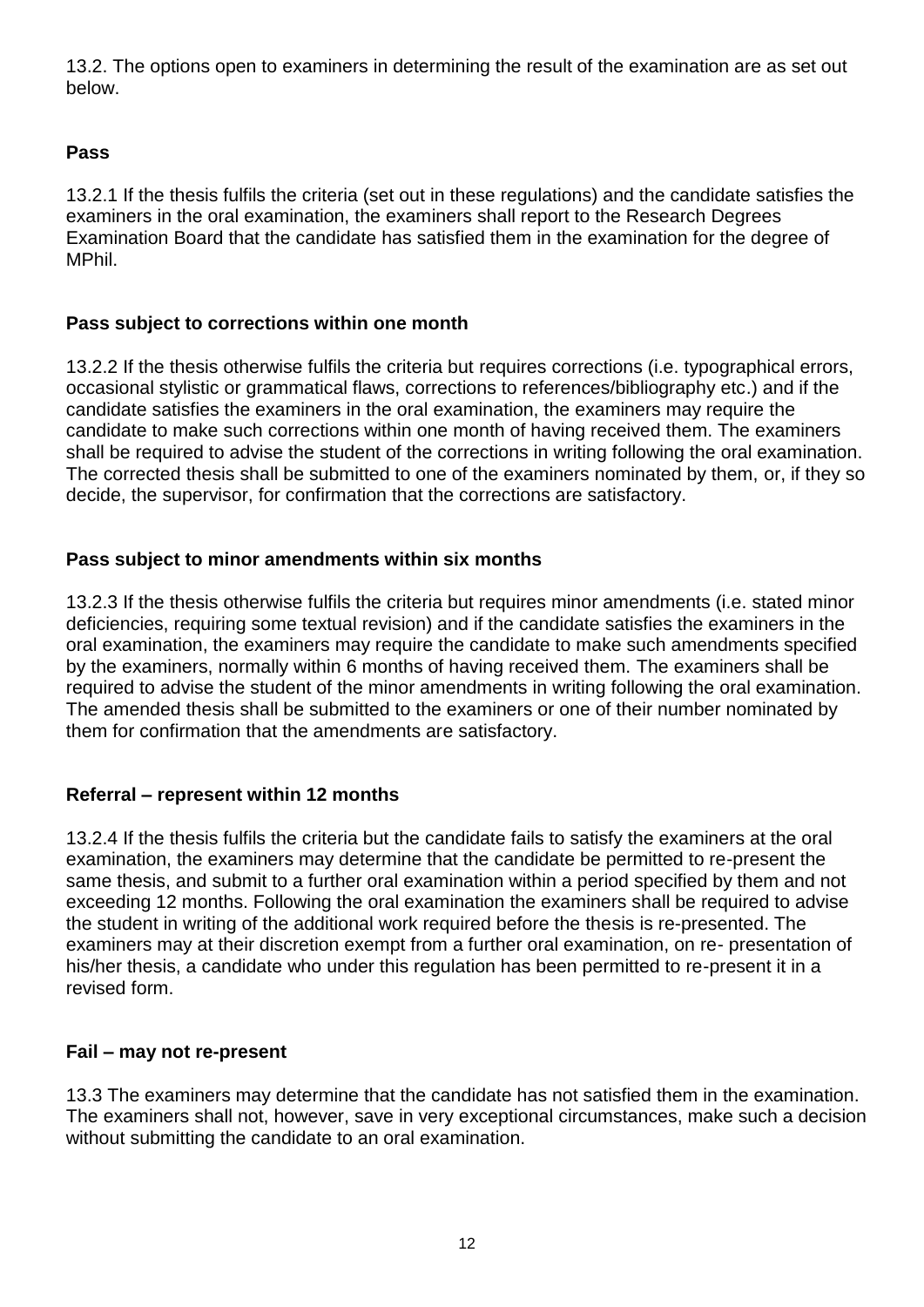13.4 If the examiners are unable to reach agreement, their reports shall be referred to the Research Degrees Examination Board, which shall determine the action to be taken.

13.5 A candidate who fails to satisfy the examiners will not be permitted to re-enter for the examination. However, exceptionally, a candidate may apply to UCL IOE to register for another course of study leading to the submission of a thesis on a different topic.

#### **14. Notification of Results of MPhil and PhD Examinations**

14.1 After the report of the examiners has been considered by the Research Degrees Examination Board, the candidate shall be notified by Student and Registry Services of the result of his/her examination. The degree shall not be awarded until copies of the thesis have been lodged with UCL IOE in accordance with regulation 9.8.

14.2 A diploma under the seal of UCL shall be subsequently delivered to each candidate who has been awarded a degree.

14.3 The diploma for the degree will bear the names of the candidate in the form in which they appear in the records of UCL at the date of issue.

14.4 No person will be awarded any qualification who has not settled any tuition account outstanding with UCL or made acceptable arrangements to settle any such account, and neither will any information on such a person's examination performance be communicated to that person or to any third party except as required by law.

14.5 The Student and Registry Services may withhold the result of any examination for a student who is under investigation under the disciplinary procedures of UCL, unless required to disclose information by law.

14.6 The procedures governing student complaints, including appeals against the decision of a Board of Examiners, are defined in the *UCL Academic Manual, Chapter 1, Section 12: Student Complaints Procedures*.

August 2015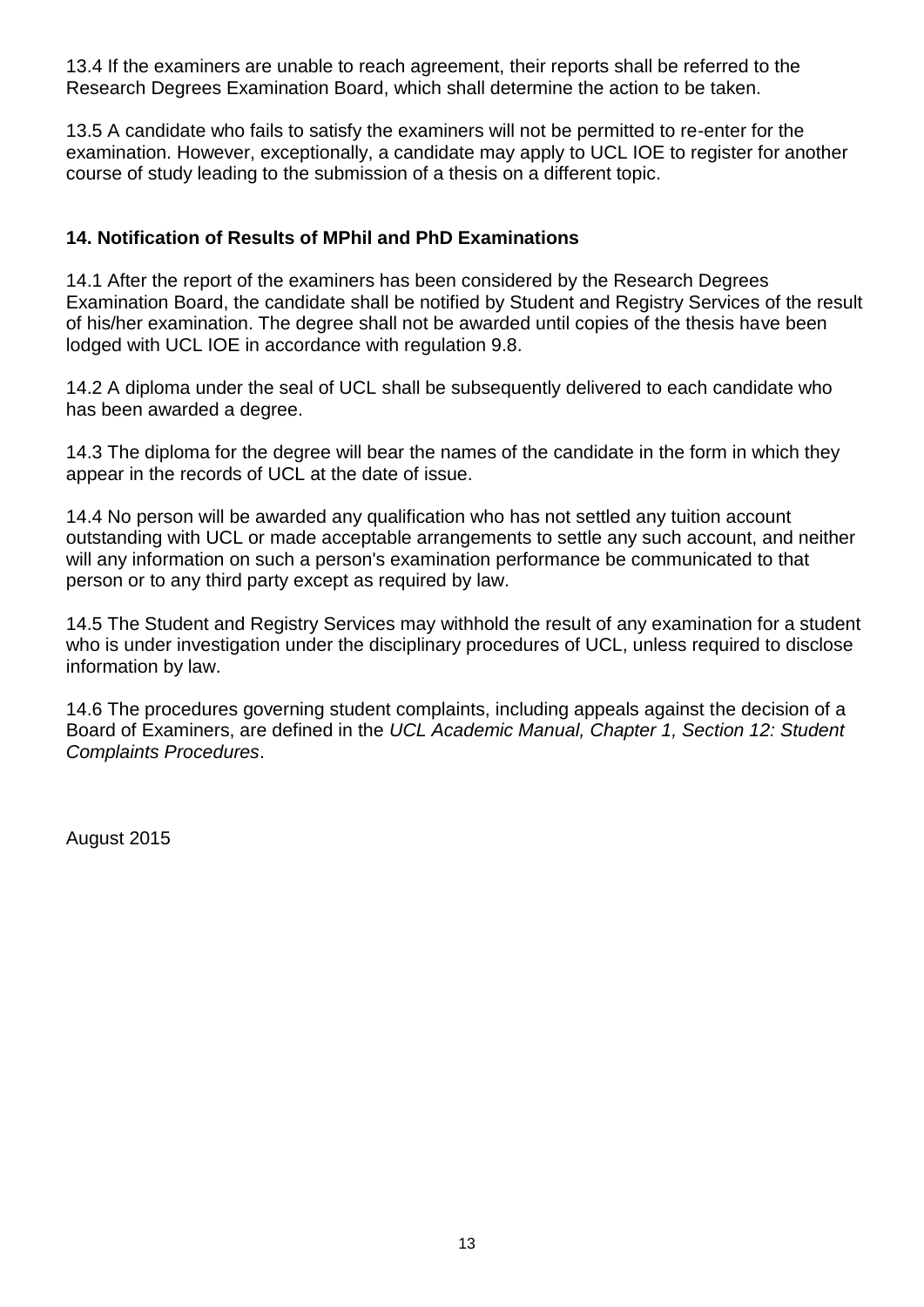## Annexe A: PhD by Publication

These regulations for the PhD by publication should be read together with the *UCL IOE Regulations for the degrees of MPhil and PhD* to which they are appended.

#### **Admission and Registration**

A1. A candidate for the degree of PhD by submission of a thesis based on published work must be a member of staff at UCL IOE.

A2. A candidate shall apply in writing to the Head of IOE Centre for Doctoral Education for admission to the degree of PhD by Publication under these regulations.

A3. The request for admission shall be considered by the Head of IOE Centre for Doctoral Education in consultation with the Head of Academic Department where the member of staff is employed.

A4. The Head of IOE Centre for Doctoral Education shall consider the application on the basis of:

A4.1 the ability of the candidate to satisfy the normal requirements of admission to the PhD programme (as indicated in regulation 3 above);

A4.2 the submission of satisfactory evidence of published work of a type and nature which is consistent with the award of a degree at this level;

A4.3 a nomination and statement of support for the candidate from a member of the UCL IOE's academic staff confirming the existence of a common research interest with the nominee; and

A4.4 the availability of suitable expertise in UCL IOE to advise the candidate.

A5. Where admission to the degree is approved, an academic supervisor shall be appointed to provide guidance to the candidate on the presentation of the thesis based on published work.

#### **Registration and Course of Study**

A6. The minimum period of study shall normally be six months and the maximum period shall be twelve months. If a candidate does not submit for examination within the maximum period, unless an extension is approved by the Head of IOE Centre for Doctoral Education, his or her registration for the PhD by Publication shall be terminated.

A7. During the period of study the candidate shall prepare, with the guidance of the academic supervisor, the following material:

A7.1 a list of the publications on which the assessment for the degree is to be based;

A7.2 a full bibliography of all relevant work published by the candidate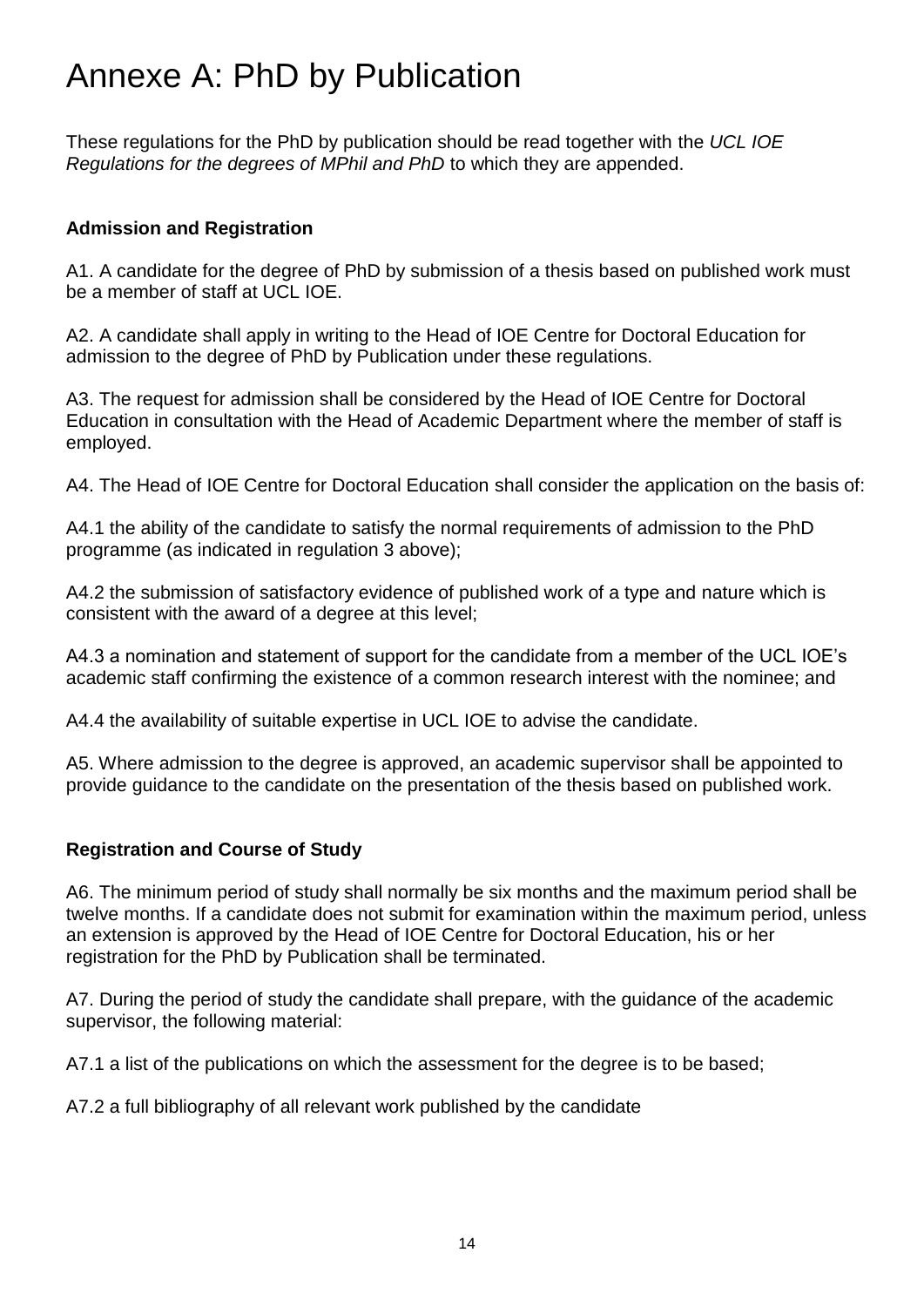A7.3 in cases where multi-authored works are included in the submission, evidence (preferably in the form of written confirmation by at least one co-author per published work) of the candidate's own original contribution to the work must be given

A7.4 a thesis, consisting of an integrative summary of between 10,000 and 20,000 words in length, explaining the significance of the published works and the inter-relationship between the materials presented.

A8. The material listed in A7 above must be submitted, together with the published work to be assessed, by the end of the period of study.

A9. Except for the integrative summary, a candidate may not include with his or her submitted thesis work that has not been published.

#### **Declaration**

A10. The candidate shall be required:

A10.1 to declare that the thesis is not substantially the same as any previously submitted or currently being submitted by the candidate whether published or in unpublished form, for a degree, diploma, or similar qualification at any university or similar institution; and

A10.2 where the thesis submitted includes work conducted in collaboration with others, to provide a written statement normally signed by at least one of the co-researchers on the extent of the candidate's individual contribution to the material and the conditions and circumstances under which the work was carried out – see A7.2 above.

#### **Specific Requirements for PhD by Publication**

A11 The thesis submitted for the award of the degree of PhD by Publication shall be of sufficient scope to provide evidence of adequate industry and application of an extent characteristic of at least four years' active research effort in the candidate's field and:

A11.1 present a coherent programme of research undertaken by the candidate;

A11.2 form a distinct contribution to the knowledge of the field of study and afford evidence of originality and a capacity for autonomous research;

A11.3 through the publications and integrative summary provide evidence of a critical assessment of the relevant literature; where relevant, describe the method of research and its findings, include discussion on those findings and indicate in what respects they advance the study of the subject; and, in so doing, demonstrate a deep and synoptic understanding of the field of study;

A11.4 demonstrate relevant research skills;

A11.5 include a full bibliography and references;

A11.6 be written in English and of a satisfactory standard of literary presentation.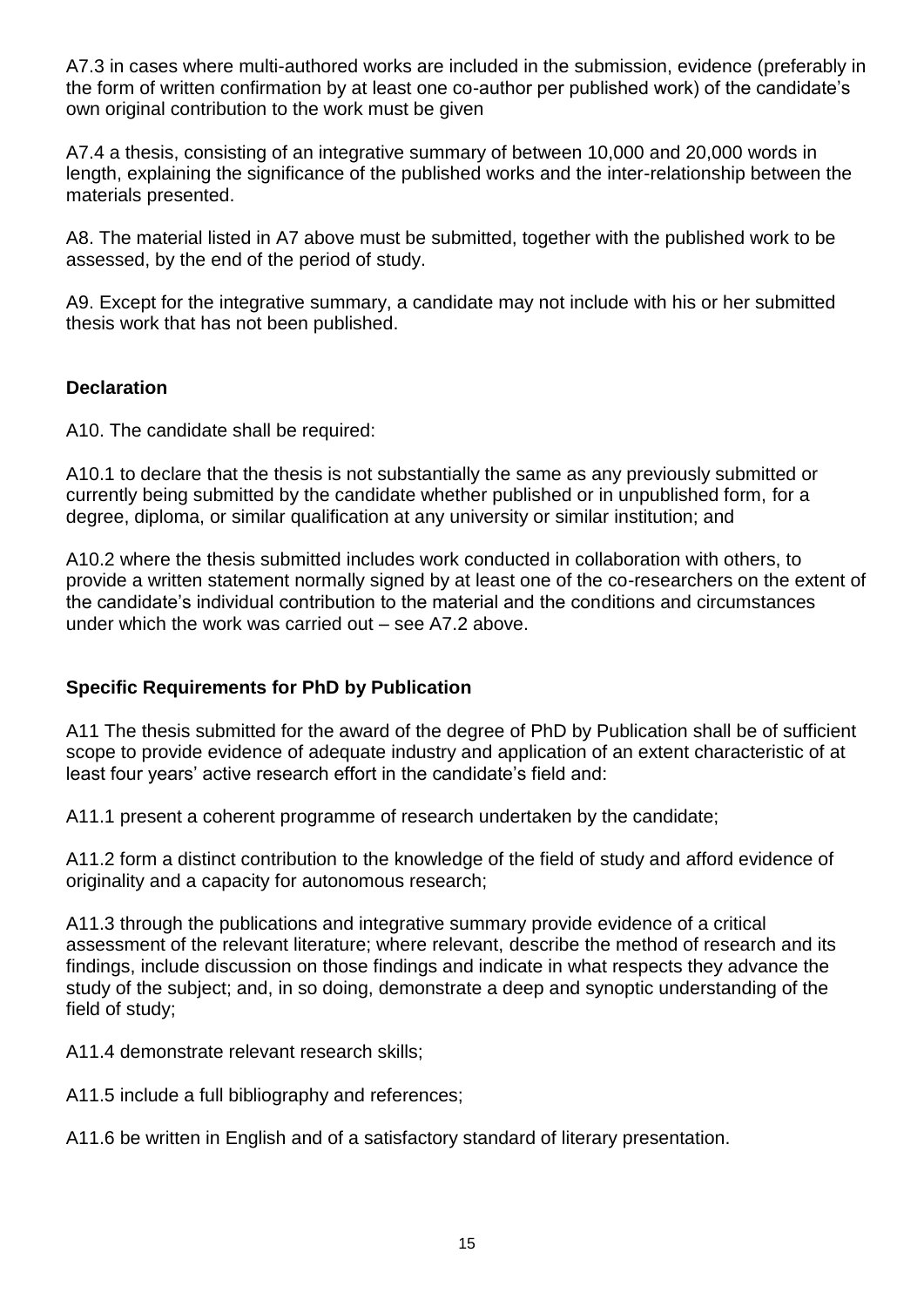A12 Additionally, in the case of collaborative work, the examiners must satisfy themselves that the part of the submitted material attributed to the candidate constitutes a substantial original contribution to knowledge.

#### **Entry to examination and submission of work**

A13 The candidate shall be subject to the regulations set out in Section 9 of the PhD regulations except that he or she shall be expected to submit two copies of the publications and the integrative summary bound in accordance with instructions obtainable from the Head of IOE Centre for Doctoral Education and in accordance with the *UCL IOE Guidelines for the Conduct of Oral Examinations*.

#### **Appointment of Examiners and Conduct of Examination**

A15 The examiners for the PhD by Publication shall be appointed in accordance with procedures set out in section 11 of the PhD regulations.

#### **Outcome of examination of PhD by publication**

A16 Candidates for the PhD by Publication must submit the thesis comprising the publications and integrating paper and be examined orally save as prescribed otherwise in paragraph A17 below.

A17 The options open to the examiners in determining the result of the examination are as set out below:

A17.1 if the thesis comprising publications and integrating paper submitted fulfils the criteria set out in these regulations and the candidate satisfies the examiners in the oral examination, the examiners shall report that the candidate has satisfied them in the examination for the PhD degree; or

A17.2 if the thesis otherwise fulfils the criteria but requires minor amendments to the integrative summary and if the candidate satisfies the examiners in the oral examination, the examiners may require the candidate to make such minor amendments within three months of having received them. The examiners shall be required to advise the student of the corrections in writing following the oral examination. The corrected thesis shall be submitted to one of the examiners nominated by them for confirmation that the corrections are satisfactory; or

A17.3 if the thesis, though judged not to meet the standard required, shall seem of sufficient merit to justify such action, the examiners may require the candidate to submit a revised integrative summary, and/or a different selection of published material, for a PhD within a prescribed period not exceeding 12 months from the date the candidate is notified by UCL of the decision of the examiners. The examiners may at their discretion exempt from a further oral examination, on re-presentation of his/her thesis, a candidate who under this regulation has been permitted to re-present it in a revised form; or

A17.4 if the work satisfies the criteria for the degree, but the candidate fails to satisfy the examiners at the oral examination, the examiners may determine that the candidate be permitted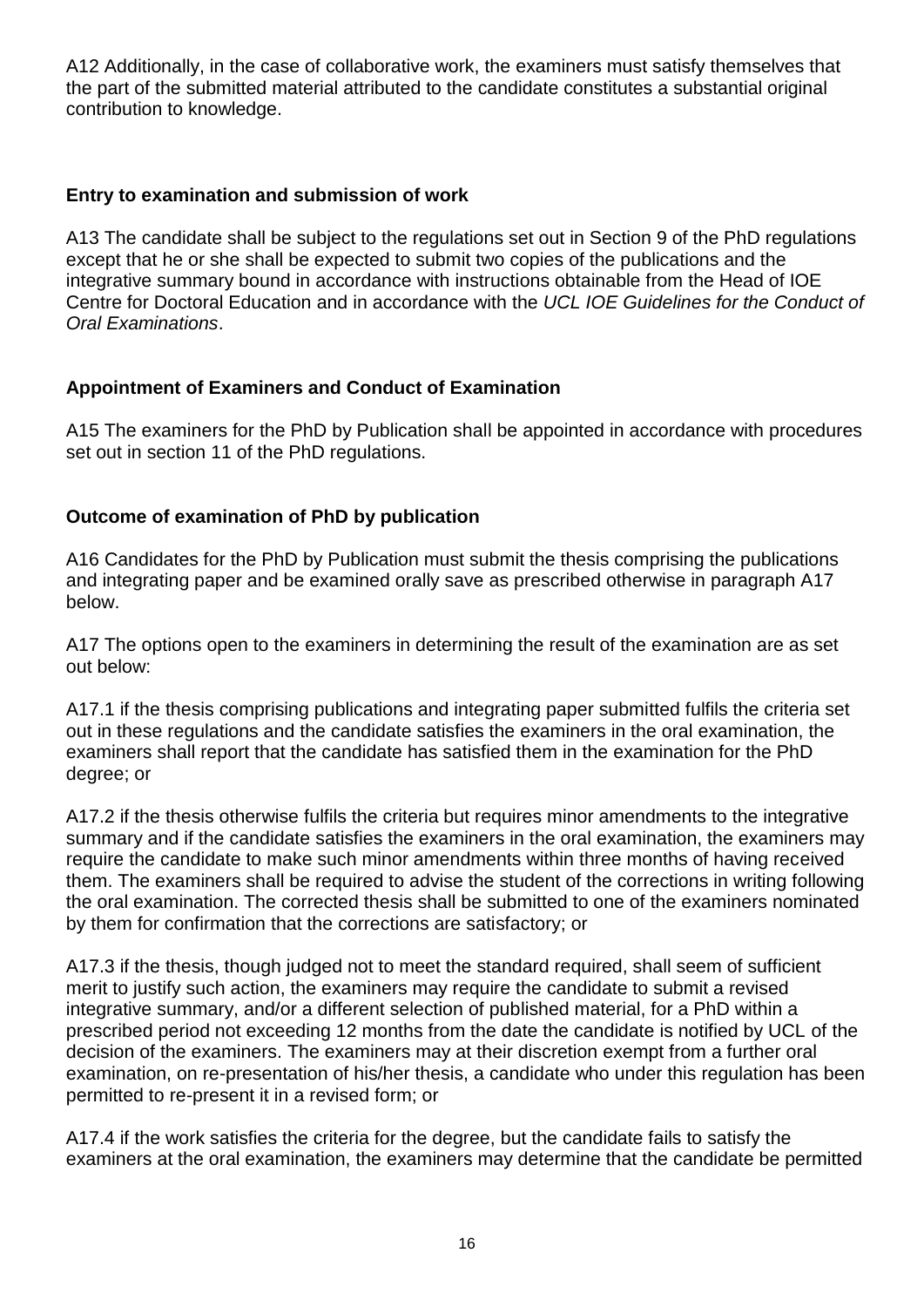to re-present the same thesis, and submit to a further oral examination within a period specified by them and not exceeding 12 months; or

A17.5 that the work be not approved for the award of the degree of PhD because the criteria for the award are not met and that there is no reasonable expectation of their fulfilment within 12 months from the date of assessment. The examiners shall not, however, save in very exceptional circumstances, make such a decision without submitting the candidate to an oral examination.

A18 Where the examiners are unable to agree on the recommendation to be made or if, for any reason, a further opinion is required on the work submitted, a third external examiner shall be appointed by the Research Degrees Examination Board.

A19 A candidate who fails to satisfy the examiners will not be permitted to re-enter for the examination using the same material or any part of the material for the degree of PhD. However, exceptionally, a candidate may apply to UCL IOE to register for another course of study leading to the submission of a thesis on a different topic.

#### **Notification of Results**

A20 The regulations for the PhD shall be followed in respect of the notification of the result to the candidate.

A21 If the candidate is approved for the award of the degree, one copy of the thesis will be deposited in the Newsam library where it can be available for consultation.

August 2015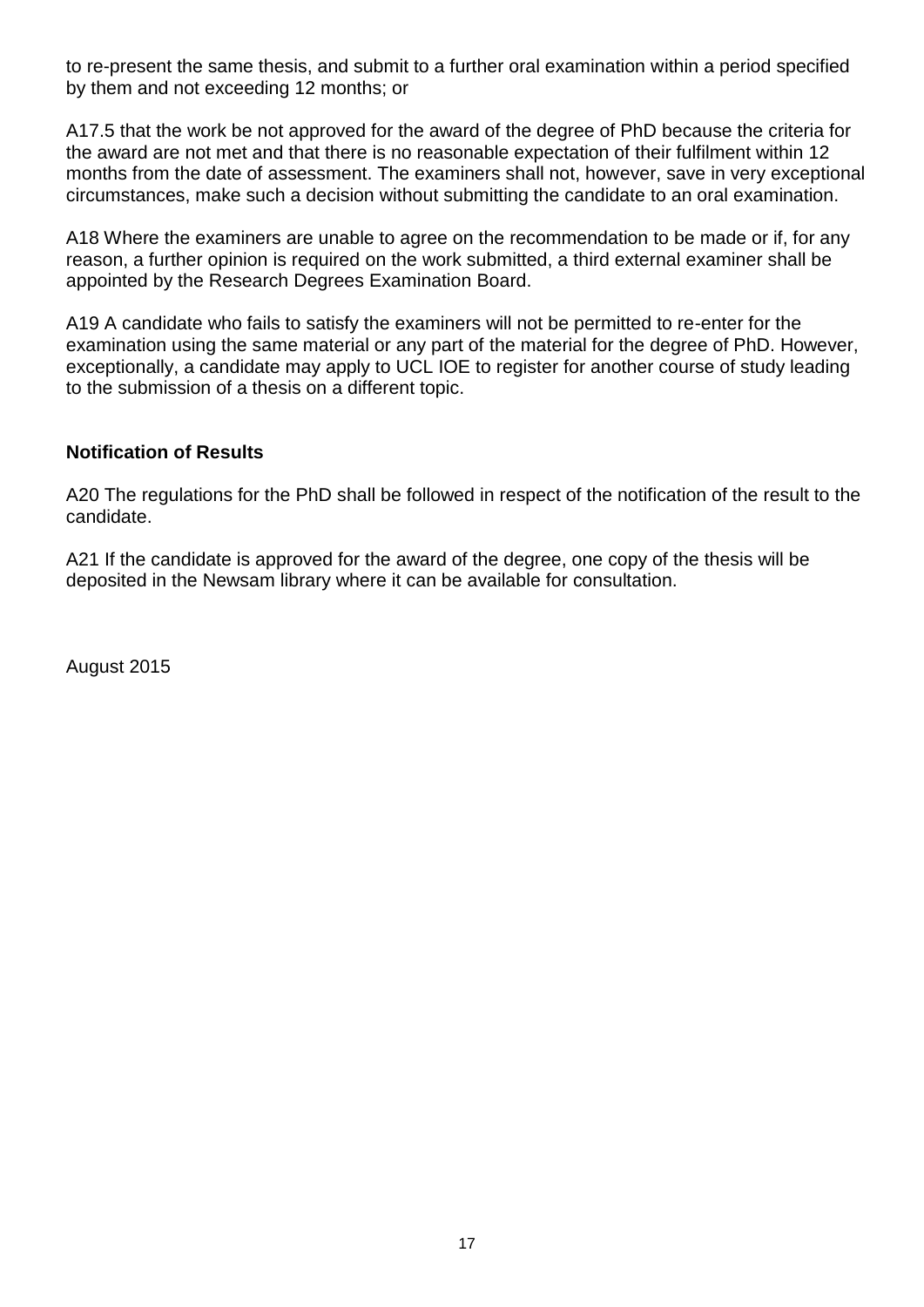## Annexe B: Master of Philosophy and Doctor of Philosophy with Integrated Research Methods **Training**

These regulations for the Integrated MPhil/PhD should be read together with UCL IOE's *Regulations for the degrees of MPhil and PhD*, to which they are appended, and the *UCL IOE Regulations for Taught Masters Degrees, MRes and Postgraduate and Professional Diplomas and Certificates*.

#### **Admission**

B1 The regulations for the MPhil/PhD Section 3 shall be followed in respect of the admission of candidates for the Integrated MPhil/PhD

#### **Registration**

B2 The regulations for the MPhil/PhD Section 4 shall be followed in respect of the registration of candidates for the Integrated MPhil/PhD.

#### **Attendance and Course of Study**

B3 The Integrated MPhil/PhD comprises a taught element and a research element. Students undertake the two elements of the programme simultaneously and must complete both elements to be eligible for the award of the degree.

B4 Students registered for the Integrated MPhil/PhD will be required to complete the requirements of, and satisfy the examiners in, the prescribed assessments for the taught elements of the programme as specified by UCL IOE and in accordance with the *UCL IOE Regulations for Taught Masters Degrees, MRes and Postgraduate and Professional Diplomas and Certificates.* 

B5 The taught element will comprise the taught modules of one of the research-based Masters degrees offered by UCL IOE. The content of the curriculum may vary from time to time, but shall always include a theoretical and practical training in research strategies and methods, to the value of at least 120 Masters level credits.

B6 Students shall also be required to complete the requirements of, and satisfy the examiners in, the research element of the Integrated MPhil/PhD, in accordance with the regulations for MPhil/PhD Section 5.

#### **Duration of Programme**

B7 The minimum period of registration for the Integrated MPhil/PhD shall be three calendar years of full-time study or four calendar years of part-time study.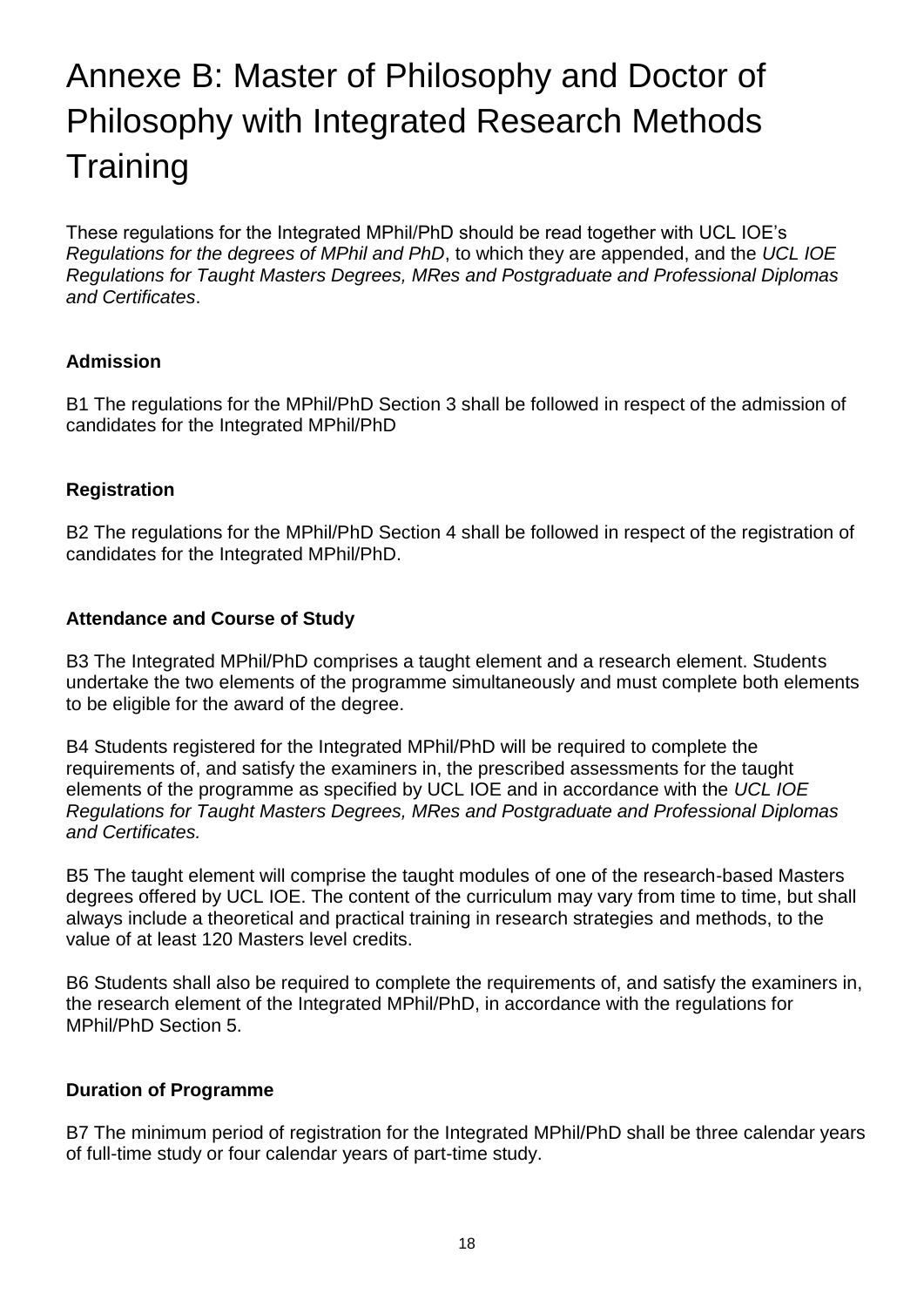B8 Students registered for the Integrated MPhil/PhD must complete the requirements of, and satisfy the examiners in, the prescribed assessments for the taught elements of the programme in accordance with regulation B5 within the first two calendar years of full-time study (or four calendar years of part- time study). Students registered for the Integrated MPhil/PhD must have attained a satisfactory standard in the taught element of the programme to the value of 120 credits prior to entry to the examination for the thesis.

B9 Students registered for the Integrated MPhil/PhD must submit their thesis within five calendar years of full-time registration or eight calendar years of part-time registration. Exceptionally, the Faculty Tutor/ Head of IOE Centre for Doctoral Education may grant permission for a longer period of study in accordance with the agreed procedures as laid down in the *UCL IOE Code of Practice for Research Degrees*, except that this shall not exceed ten years from the initial date of registration.

#### **Advanced Standing**

B10 Candidates for the Integrated MPhil/PhD may, at the discretion of the UCL, be given exemption from up to 60 credits or two taught modules for work successfully completed (i.e. taught and examined) from a degree programme offered at another approved higher education institution. UCL will be responsible for ensuring exemption is given only in respect of courses deemed to be of an appropriate level and which form a coherent whole with the candidate's taught programme at UCL.

B11 Candidates for the Integrated MPhil/PhD may also be exempted from part of the course of study if they have commenced a course of study for the MPhil or PhD degree (or equivalent degree) of another university, provided there is no change in their topic of research and provided they meet the conditions laid down in the *UCL IOE Admissions Policy and Procedures for Research Degrees.* 

#### **Progress for Students registered on the Integrated MPhil/PhD**

B12 The relevant Master's degree Board of Examiners shall be responsible for the assessment of students' progress in the taught element of the programme, in accordance with the *UCL IOE Regulations for Taught Masters Degrees, MRes and Postgraduate and Professional Diplomas and Certificates* Section 8.

B13 In addition, the progress of each student shall be formally reviewed as according to Regulation 5.6.

B14 The award of the Postgraduate Diploma shall be made to students upon satisfactory completion of the course of study and formal assessments associated with the required Master's level modules to the value of 120 credits.

B15 Detailed provisions for the award of the Postgraduate Diploma are set out in supplementary regulations appended to the *UCL IOE Regulations for Taught Masters Degrees, MRes and Postgraduate and Professional Diplomas and Certificates.* 

B16 Students registered for the Integrated MPhil/PhD who no longer wish to complete the thesis requirements of the programme may, at the discretion of UCL, be permitted to transfer to the research-based Masters programme they are following as prescribed in regulation B4.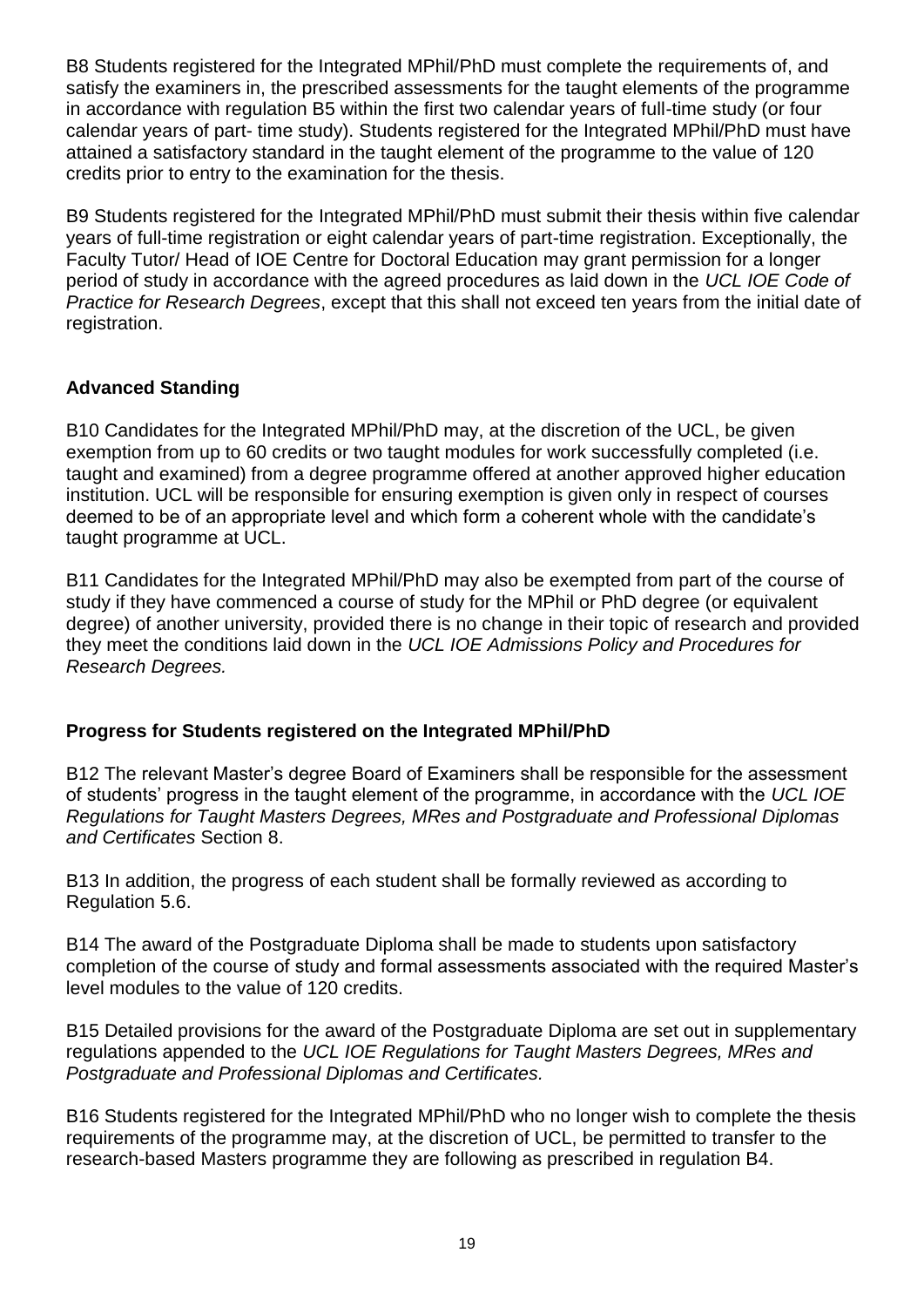B17 Students registered for the Integrated MPhil/PhD who no longer wish to complete the assessments for the taught elements of the programme may, at the discretion of the Faculty Tutor/ Head of IOE Centre for Doctoral Education, be permitted to transfer to the MPhil/PhD.

#### **Examinations for the Taught Element of the Integrated MPhil/PhD**

B18 In the case of students registered for the Integrated MPhil/PhD, all assessments for the taught elements will be subject to the same requirements as those laid down for students undertaking the relevant Masters degree, and in accordance with the *UCL IOE Regulations for Taught Masters Degrees, MRes and Postgraduate and Professional Diplomas and Certificates* Section 8.

#### **Requirements applicable to the Thesis Element of the Integrated MPhil/PhD**

B19 The requirements applicable to the thesis element of the Integrated MPhil/PhD programme are equivalent to the requirements applicable to the MPhil or PhD set out in the regulations for MPhil/PhD Section 6.

#### **Specific Requirements for PhD Thesis**

B20 The regulations for the MPhil/PhD Section 7 shall be followed in respect of the specific requirements for PhD thesis for candidates for the Integrated MPhil/PhD.

#### **Specific Requirements for MPhil Thesis**

B21 The regulations for the MPhil/PhD Section 8 shall be followed in respect of the specific requirements for MPhil thesis for candidates for the Integrated MPhil/PhD.

#### **Entry to thesis examination and submission of thesis for MPhil or PhD**

B22 The regulations for the MPhil/PhD Section 9 shall be followed in respect of the entry to thesis examination and submission of thesis for MPhil or PhD for candidates for the Integrated MPhil/PhD.

B23 In addition to the requirements set out in Section 9, students registered for the Integrated MPhil/PhD must also have attained a satisfactory standard in the taught element of the programme to the value of 120 credits prior to entry to the examination for the thesis.

#### **Declaration**

B24 The regulations for the MPhil/PhD Section 10 shall be followed in respect of the Declaration for candidates for the Integrated MPhil/PhD.

#### **Appointment of Thesis Examiners and Conduct of Thesis Examination**

B25 The regulations for the MPhil/PhD Section 11 shall be followed in respect of the appointment